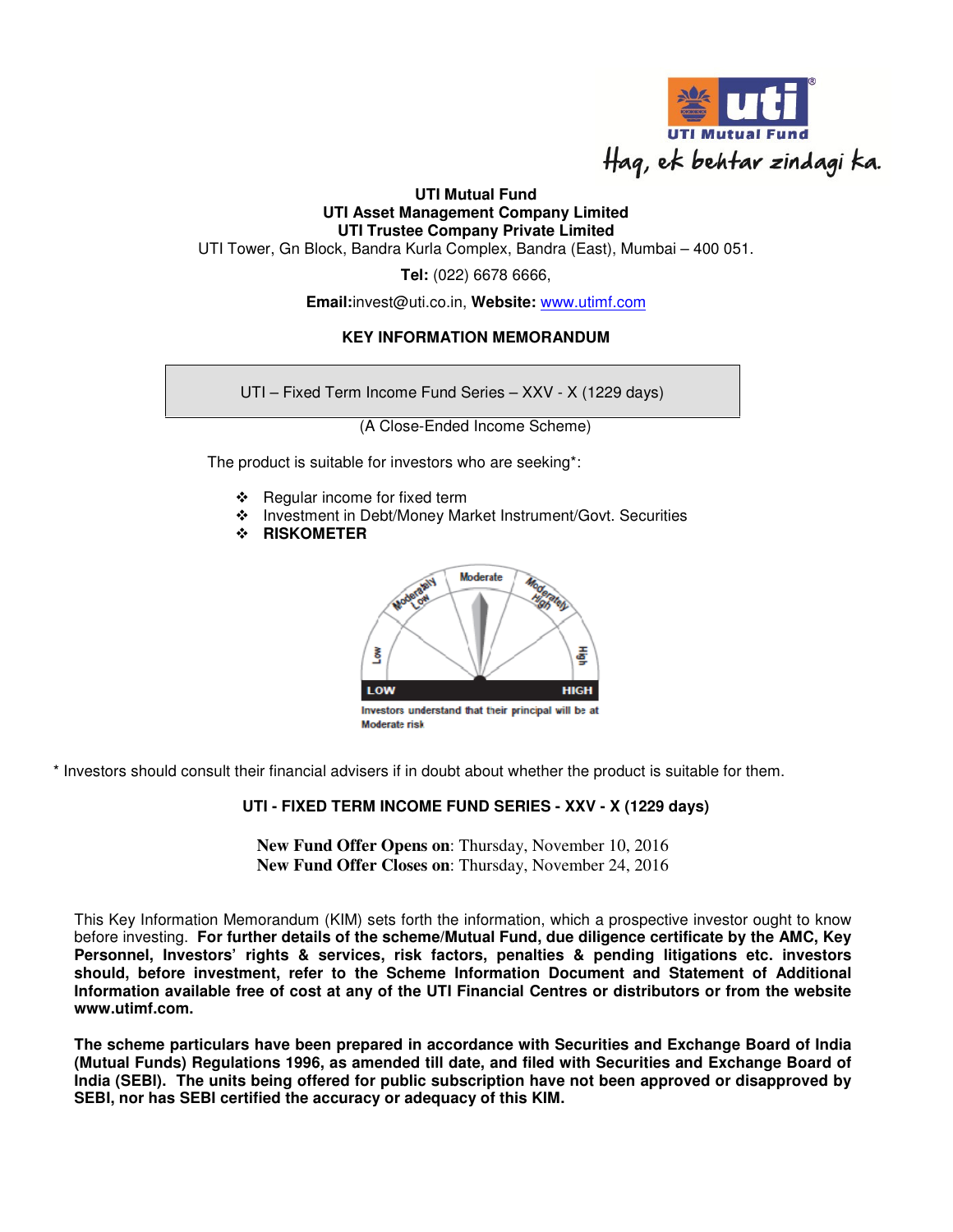| Investment                  | The scheme aims to generate returns by investing in a portfolio of fixed income                                                                                                                                                                                                                                                                                                                                                                                                                                                                                                                                                                                                                                                                                                                                                                                                                                                                                                                                                                                              |                              |                |                     |  |
|-----------------------------|------------------------------------------------------------------------------------------------------------------------------------------------------------------------------------------------------------------------------------------------------------------------------------------------------------------------------------------------------------------------------------------------------------------------------------------------------------------------------------------------------------------------------------------------------------------------------------------------------------------------------------------------------------------------------------------------------------------------------------------------------------------------------------------------------------------------------------------------------------------------------------------------------------------------------------------------------------------------------------------------------------------------------------------------------------------------------|------------------------------|----------------|---------------------|--|
| <b>Objective</b>            | securities maturing on or before the date of maturity of the scheme. However, the                                                                                                                                                                                                                                                                                                                                                                                                                                                                                                                                                                                                                                                                                                                                                                                                                                                                                                                                                                                            |                              |                |                     |  |
|                             | scheme does not guarantee / indicate any return. There is no assurance that the funds<br>objective will be achieved.                                                                                                                                                                                                                                                                                                                                                                                                                                                                                                                                                                                                                                                                                                                                                                                                                                                                                                                                                         |                              |                |                     |  |
|                             |                                                                                                                                                                                                                                                                                                                                                                                                                                                                                                                                                                                                                                                                                                                                                                                                                                                                                                                                                                                                                                                                              |                              |                |                     |  |
| <b>Tenure</b>               | UTI-Fixed Term Income Fund - Series XXV - X (1229 days) is a close ended income<br>scheme with tenure of 1229 days.                                                                                                                                                                                                                                                                                                                                                                                                                                                                                                                                                                                                                                                                                                                                                                                                                                                                                                                                                          |                              |                |                     |  |
| <b>Asset Allocation</b>     | <b>Asset Allocation (% to NAV):</b>                                                                                                                                                                                                                                                                                                                                                                                                                                                                                                                                                                                                                                                                                                                                                                                                                                                                                                                                                                                                                                          |                              |                |                     |  |
| <b>Pattern</b><br>of<br>the | Under normal circumstances, the asset allocation under the scheme will be as below                                                                                                                                                                                                                                                                                                                                                                                                                                                                                                                                                                                                                                                                                                                                                                                                                                                                                                                                                                                           |                              |                |                     |  |
| scheme                      | <b>Instruments</b>                                                                                                                                                                                                                                                                                                                                                                                                                                                                                                                                                                                                                                                                                                                                                                                                                                                                                                                                                                                                                                                           | <b>Indicative Allocation</b> |                | <b>Risk Profile</b> |  |
|                             |                                                                                                                                                                                                                                                                                                                                                                                                                                                                                                                                                                                                                                                                                                                                                                                                                                                                                                                                                                                                                                                                              | (% of Net Assets)            |                |                     |  |
|                             |                                                                                                                                                                                                                                                                                                                                                                                                                                                                                                                                                                                                                                                                                                                                                                                                                                                                                                                                                                                                                                                                              | <b>Minimum</b>               | <b>Maximum</b> |                     |  |
|                             | Debt Instruments                                                                                                                                                                                                                                                                                                                                                                                                                                                                                                                                                                                                                                                                                                                                                                                                                                                                                                                                                                                                                                                             | 80%                          | 100%           | Low to Medium       |  |
|                             | <b>Money Market Instruments</b>                                                                                                                                                                                                                                                                                                                                                                                                                                                                                                                                                                                                                                                                                                                                                                                                                                                                                                                                                                                                                                              | $0\%$                        | 20%            | Low                 |  |
|                             | The scheme will invest only in a portfolio of fixed income securities that mature on or<br>before the date of maturity of the scheme as per SEBI guidelines contained in SEBI<br>Circular No SEBI / IMD / Cir No 12 / 147132 / 08 dated Dec 11, 2008.<br>The cumulative gross exposure through debt and derivative positions shall not exceed                                                                                                                                                                                                                                                                                                                                                                                                                                                                                                                                                                                                                                                                                                                                |                              |                |                     |  |
|                             | 100% of the net assets of the scheme.<br>The Scheme will not invest in Securitised Debt, Foreign Securities and will not engage<br>in Securities Lending.                                                                                                                                                                                                                                                                                                                                                                                                                                                                                                                                                                                                                                                                                                                                                                                                                                                                                                                    |                              |                |                     |  |
|                             | The Scheme will not engage in Short Selling, Credit default swaps.                                                                                                                                                                                                                                                                                                                                                                                                                                                                                                                                                                                                                                                                                                                                                                                                                                                                                                                                                                                                           |                              |                |                     |  |
|                             | The scheme does not intend to invest in repo in corporate debt securities.                                                                                                                                                                                                                                                                                                                                                                                                                                                                                                                                                                                                                                                                                                                                                                                                                                                                                                                                                                                                   |                              |                |                     |  |
|                             | As per the current norms of UTI AMC, the value of derivative contracts outstanding at<br>any point of time will be limited to 25% of the net assets of the scheme at the time of<br>investment. Such derivative position will comply with overall limits and norms of SEBI<br>Circular No Cir / IMD / DF / 11 / 2010 dated August 18, 2010, DNPD/CIR-29/2005 dated<br>September 14, 2005, SEBI/DNPD/Cir-31/2006 dated September 22, 2006 and<br>DNPD/CIR-31/2006 dated January 20, 2006.<br>The exposure of the Scheme in a particular sector (excluding investments in Bank CDs,<br>CBLO, G-Secs, T-Bills, short term deposits of scheduled commercial banks and AAA<br>rated securities issued by Public Financial Institutions and Public Sector Banks) shall<br>not exceed 25% of the net assets of the Scheme;<br>Provided that an additional exposure to financial services sector (over and above the<br>limit of 25%) not exceeding 10% of the net assets of the Scheme shall be allowed only<br>by way of increase in exposure to Housing Finance Companies (HFCs); |                              |                |                     |  |
|                             |                                                                                                                                                                                                                                                                                                                                                                                                                                                                                                                                                                                                                                                                                                                                                                                                                                                                                                                                                                                                                                                                              |                              |                |                     |  |
|                             |                                                                                                                                                                                                                                                                                                                                                                                                                                                                                                                                                                                                                                                                                                                                                                                                                                                                                                                                                                                                                                                                              |                              |                |                     |  |
|                             | Provided further that the additional exposure to such securities issued by HFCs are<br>rated AA and above and these HFCs are registered with National Housing Bank (NHB)<br>and the total investment/ exposure in HFCs shall not exceed 25% of the net assets of<br>Scheme<br>Guideline<br>contained<br>the<br><b>SEBI</b><br>in.<br>Circular<br>No.<br>as<br>per<br>SEBI/HO/IMD/DF2/CIR/P/2016/68 dated August 10, 2016.<br>Pending deployment of funds of the Scheme in securities in terms of the investment<br>objective of the scheme as stated above, the funds of the Scheme may be invested in<br>short term deposits of scheduled commercial banks in accordance with SEBI Circular<br>No SEBI / IMD / Cir No 1 / 91171 /07 dated April 16, 2007.                                                                                                                                                                                                                                                                                                                   |                              |                |                     |  |
|                             |                                                                                                                                                                                                                                                                                                                                                                                                                                                                                                                                                                                                                                                                                                                                                                                                                                                                                                                                                                                                                                                                              |                              |                |                     |  |
|                             | OTHER DISCLOSURES FOR CLOSE ENDED DEBT ORIENTED SCHEMES<br><b>Credit Evaluation Policy:</b><br>1.                                                                                                                                                                                                                                                                                                                                                                                                                                                                                                                                                                                                                                                                                                                                                                                                                                                                                                                                                                            |                              |                |                     |  |
|                             | Fund house follows a Credit Evaluation Process based on the objective<br>assessment of the business risk, industry risk, financial risk, liquidity & funding risk                                                                                                                                                                                                                                                                                                                                                                                                                                                                                                                                                                                                                                                                                                                                                                                                                                                                                                            |                              |                |                     |  |

and a subjective assessment of management quality, corporate governance,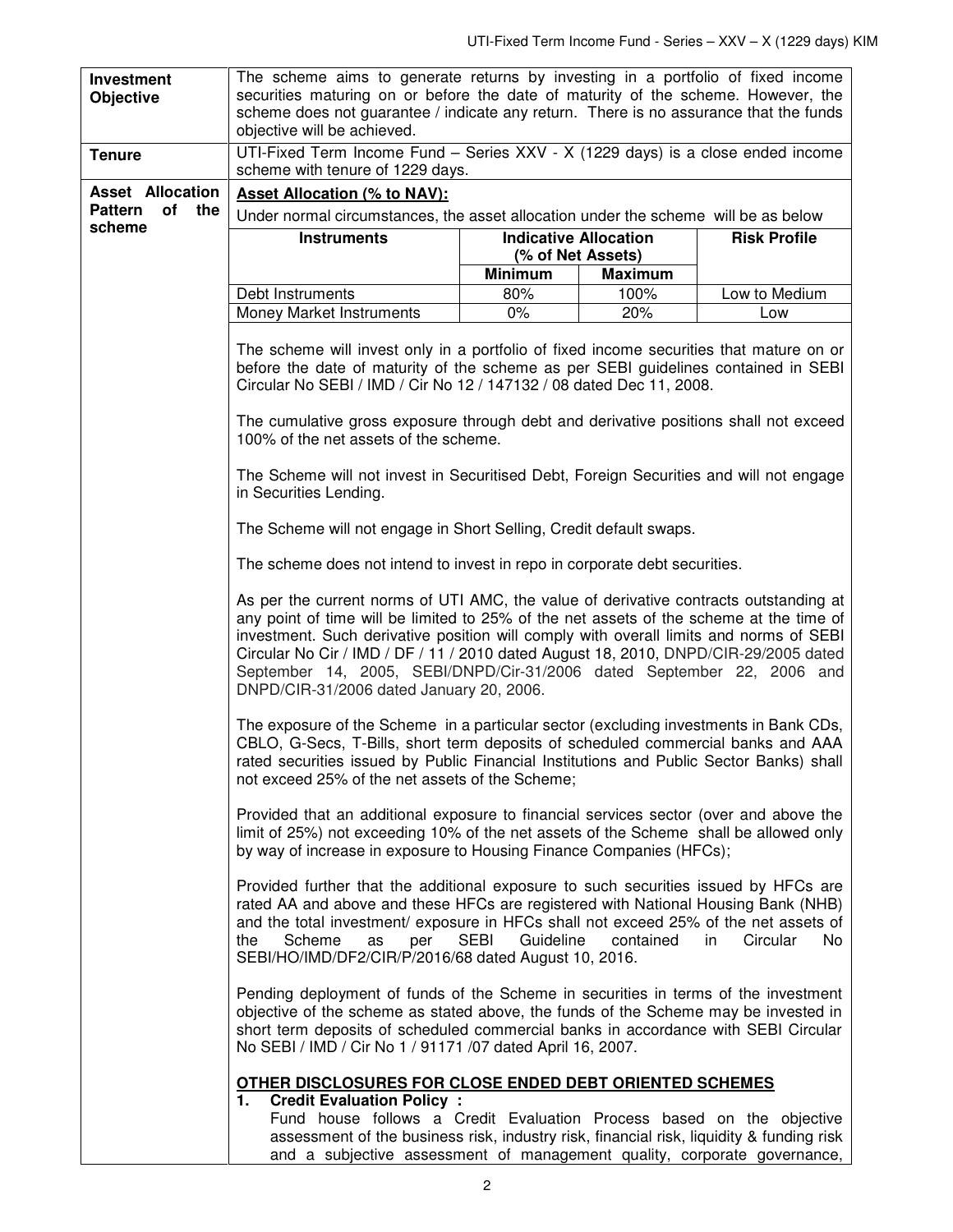| auditor comments, banker's feedback, risk management systems & processes.<br>The Fund House also takes into account the external rating of the company by<br>accredited rating agencies. It is an ongoing process that includes continuous<br>monitoring and surveillance of companies to adjust for the latest developments<br>within the sector & corporate actions within the group / company.                                                                                                                                                                                                                                                                                                                                                                                                                                                                                                                                                                                                                                                                                                                                                                                                                                                                                                                                                                                                                                       |    |            |     |                      |            |                                 |
|-----------------------------------------------------------------------------------------------------------------------------------------------------------------------------------------------------------------------------------------------------------------------------------------------------------------------------------------------------------------------------------------------------------------------------------------------------------------------------------------------------------------------------------------------------------------------------------------------------------------------------------------------------------------------------------------------------------------------------------------------------------------------------------------------------------------------------------------------------------------------------------------------------------------------------------------------------------------------------------------------------------------------------------------------------------------------------------------------------------------------------------------------------------------------------------------------------------------------------------------------------------------------------------------------------------------------------------------------------------------------------------------------------------------------------------------|----|------------|-----|----------------------|------------|---------------------------------|
| 2.<br>Sectors in which the Scheme shall not invest<br>The scheme will not invest in the securities issued by the companies in the Aviation<br>and Gems & Jewellery Sectors.                                                                                                                                                                                                                                                                                                                                                                                                                                                                                                                                                                                                                                                                                                                                                                                                                                                                                                                                                                                                                                                                                                                                                                                                                                                             |    |            |     |                      |            |                                 |
| Type of instruments which the scheme propose to invest in<br>3.<br>The corpus of the scheme can be invested in any (but not exclusively) of the<br>following instruments.<br>Securities issued /guaranteed by the Central, State, and Local governments<br>∗<br>(including but not limited to coupon bearing bonds, Zero coupon bonds and<br>treasury bills).<br>* Corporate debt (Public & private sector).<br>* Debt instruments of domestic government agencies and statutory bodies which<br>may or may not carry a central /state govt. guarantee [including but not limited<br>to Municipalities, Public Sector Undertakings, and State Electricity Boards<br>(SEBs)<br>* Bonds issued by Banks (public & private sector) and Financial Institutions.<br>Money market instruments as permitted by SEBI and or RBI (including CPs,<br>$\ast$<br>CDs and CBLOs).<br>* Securities with floating rate instruments.<br>* Derivative instruments as permitted by SEBI/RBI.<br>Any other instruments as may be permitted by RBI/SEBI/other Regulatory<br>$\ast$<br>authorities from time to time.<br>The securities as mentioned above could be listed, unlisted, privately placed,<br>secured, unsecured, rated or unrated (post investment in portfolio) and of any<br>maturity. The securities may be acquired through initial public offers, private<br>placements, secondary market transactions, rights offer or negotiated deals. |    |            |     |                      |            |                                 |
|                                                                                                                                                                                                                                                                                                                                                                                                                                                                                                                                                                                                                                                                                                                                                                                                                                                                                                                                                                                                                                                                                                                                                                                                                                                                                                                                                                                                                                         |    |            |     | <b>Credit Rating</b> |            |                                 |
| <b>Instruments</b>                                                                                                                                                                                                                                                                                                                                                                                                                                                                                                                                                                                                                                                                                                                                                                                                                                                                                                                                                                                                                                                                                                                                                                                                                                                                                                                                                                                                                      | A1 | <b>AAA</b> | AA  | A                    | <b>BBB</b> | <b>Not</b><br><b>Applicable</b> |
| CDs                                                                                                                                                                                                                                                                                                                                                                                                                                                                                                                                                                                                                                                                                                                                                                                                                                                                                                                                                                                                                                                                                                                                                                                                                                                                                                                                                                                                                                     |    |            |     |                      |            |                                 |
| CPs                                                                                                                                                                                                                                                                                                                                                                                                                                                                                                                                                                                                                                                                                                                                                                                                                                                                                                                                                                                                                                                                                                                                                                                                                                                                                                                                                                                                                                     |    |            |     |                      |            |                                 |
| Convertible<br>Non<br>Debentures (NCDs)*                                                                                                                                                                                                                                                                                                                                                                                                                                                                                                                                                                                                                                                                                                                                                                                                                                                                                                                                                                                                                                                                                                                                                                                                                                                                                                                                                                                                |    | 80%        | 20% |                      |            |                                 |
| Government Securities /<br>Treasury Bills/ Reverse<br>Repos / CBLO                                                                                                                                                                                                                                                                                                                                                                                                                                                                                                                                                                                                                                                                                                                                                                                                                                                                                                                                                                                                                                                                                                                                                                                                                                                                                                                                                                      |    |            |     |                      |            |                                 |
| Includes CDs issued by select All-India Financial Institutions permitted by RBI from<br>time to time.<br>The Scheme may invest in other schemes under the same AMC or any other mutual<br>fund without charging any fees, provided the aggregate inter-scheme investment made<br>by all the schemes under the same management or in schemes under management of                                                                                                                                                                                                                                                                                                                                                                                                                                                                                                                                                                                                                                                                                                                                                                                                                                                                                                                                                                                                                                                                         |    |            |     |                      |            |                                 |

by all the schemes under the same management or in schemes under management of any other asset management company shall not exceed 5% of the net asset value of the Mutual Fund. No investment management fees shall be charged for investing in other schemes of the Mutual Fund or in the schemes of any other mutual fund.

#### **Note:**

a)Securities with rating A and AA shall include A+ and A- & AA+ and AArespectively. Similarly Securities with ratings A1 shall include A1+.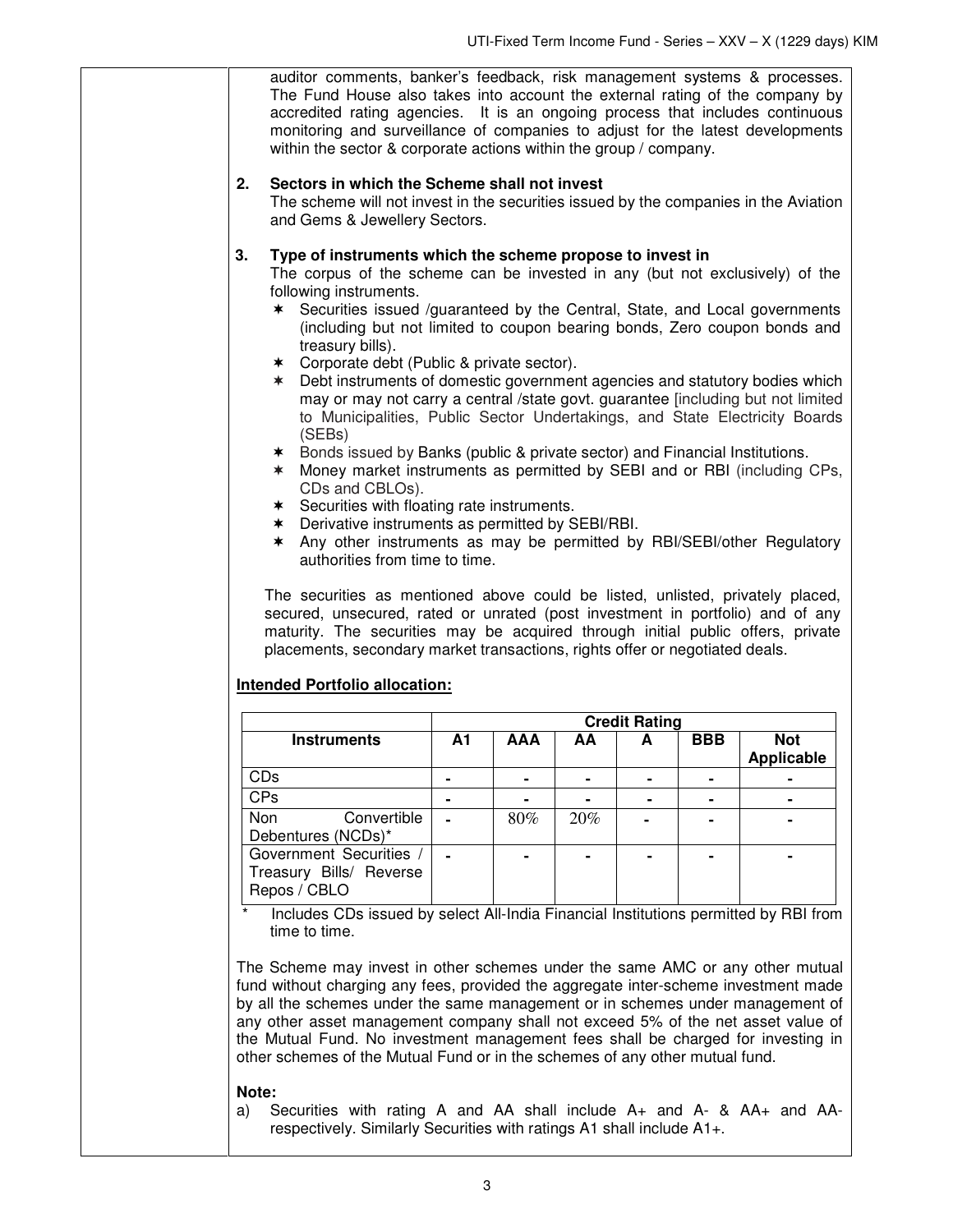|                                         | All investments shall be made based on rating prevalent at the time of investment.<br>b)<br>Where any paper is having dual rating (rated differently by more than one rating<br>agency) then for the purpose of meeting intended range, the most conservative<br>publicly available rating would be considered.                                                                                                                                                                                                                                                                                                                                                                                              |
|-----------------------------------------|--------------------------------------------------------------------------------------------------------------------------------------------------------------------------------------------------------------------------------------------------------------------------------------------------------------------------------------------------------------------------------------------------------------------------------------------------------------------------------------------------------------------------------------------------------------------------------------------------------------------------------------------------------------------------------------------------------------|
|                                         | There will not be any deviation between the intended allocation and actual<br>C)<br>allocation except the following.                                                                                                                                                                                                                                                                                                                                                                                                                                                                                                                                                                                         |
|                                         | There can be positive variation in the range w.r.t. rating i.e., scheme may<br>i.<br>invest in papers of higher rating in the same instrument than indicated.                                                                                                                                                                                                                                                                                                                                                                                                                                                                                                                                                |
|                                         | ii. At the time of building the portfolio post NFO and towards the maturity of the<br>scheme, there may be a higher allocation to cash and cash equivalents.                                                                                                                                                                                                                                                                                                                                                                                                                                                                                                                                                 |
|                                         | iii. The above allocation may vary during the duration of the Scheme. Some of<br>these instances are (i) coupon inflow; (ii) the instrument is called or brought<br>back by the issuer; (iii) in anticipation of any adverse credit event (iv)<br>CPs/NCDs of desired credit quality are not available or the Fund Manager is of<br>the view that the risk-reward analysis of such instruments are not in the best<br>interest of the Unit holders. In case of such deviations, the Scheme may<br>invest in Bank CDs having highest ratings (i.e., A1+ or equivalent), CBLOs,<br>Reverse Repos and T-Bills. Such deviations may exist till suitable CPs/NCDs<br>of desired credit quality are not available. |
|                                         | <b>Change in Asset Allocation:</b> Further in the event of any deviations below the<br>d)<br>minimum limits or beyond the maximum limits as specified in the asset allocation<br>table above and subject to the notes mentioned herein, the portfolio shall be<br>rebalanced by the Fund Manager within 30 days from the date of the said<br>deviation. In case the same is not aligned to the above asset allocation pattern in<br>the period specified, justification shall be provided to the Investment Committee of<br>the AMC and reasons for the same shall be recorded in writing. The Investment<br>committee shall then decide on the course of action.                                            |
|                                         | The scheme shall not invest in unrated debt instruments at the time of initial<br>e)<br>investment, however in due course of time if a rated debt instrument gets<br>downgraded, the scheme may continue to hold the same till maturity. For this<br>purpose, unrated debt securities shall exclude instruments such as CBLO, Reverse<br>Repo and such similar instruments to which rating is not applicable.                                                                                                                                                                                                                                                                                                |
|                                         | f)<br>The above scheme shall be in compliance with the relevant SEBI guidelines and<br>UTI AMC's investment policy at the time of investment.                                                                                                                                                                                                                                                                                                                                                                                                                                                                                                                                                                |
|                                         | <b>Reporting:</b><br>4.<br>After the closure of NFO, the AMC will report in the next meeting of AMC /<br>Trustees, the publicized percentage allocation and the final portfolio.                                                                                                                                                                                                                                                                                                                                                                                                                                                                                                                             |
| <b>Risk Profile</b><br>оf<br>the Scheme | Mutual Fund investments are subject to market risks. Please read the SID carefully for<br>details on risk factors before investment.                                                                                                                                                                                                                                                                                                                                                                                                                                                                                                                                                                         |
|                                         | Past performance of the Sponsors / AMC / Mutual Fund does not guarantee future<br>performance of the scheme.                                                                                                                                                                                                                                                                                                                                                                                                                                                                                                                                                                                                 |
|                                         | UTI-Fixed Term Income Fund Series XXV - X (1229 days) (UTI-FTIF Series XXV - X<br>(1229 days)) is only the name of the scheme and does not in any manner indicate<br>either the quality of the scheme or its future prospects or returns. There may be<br>instances where no dividend distribution could be made.                                                                                                                                                                                                                                                                                                                                                                                            |
|                                         | Scheme Specific Risk Factors & Risk mitigation measures:<br>The value of the Scheme's investments, may be affected generally by factors<br>а.<br>affecting securities markets, such as interest rates, currency exchange rates,<br>changes in policies of the Government, taxation laws or policies of any appropriate<br>authority and other political and economic developments, a specific sector or all                                                                                                                                                                                                                                                                                                  |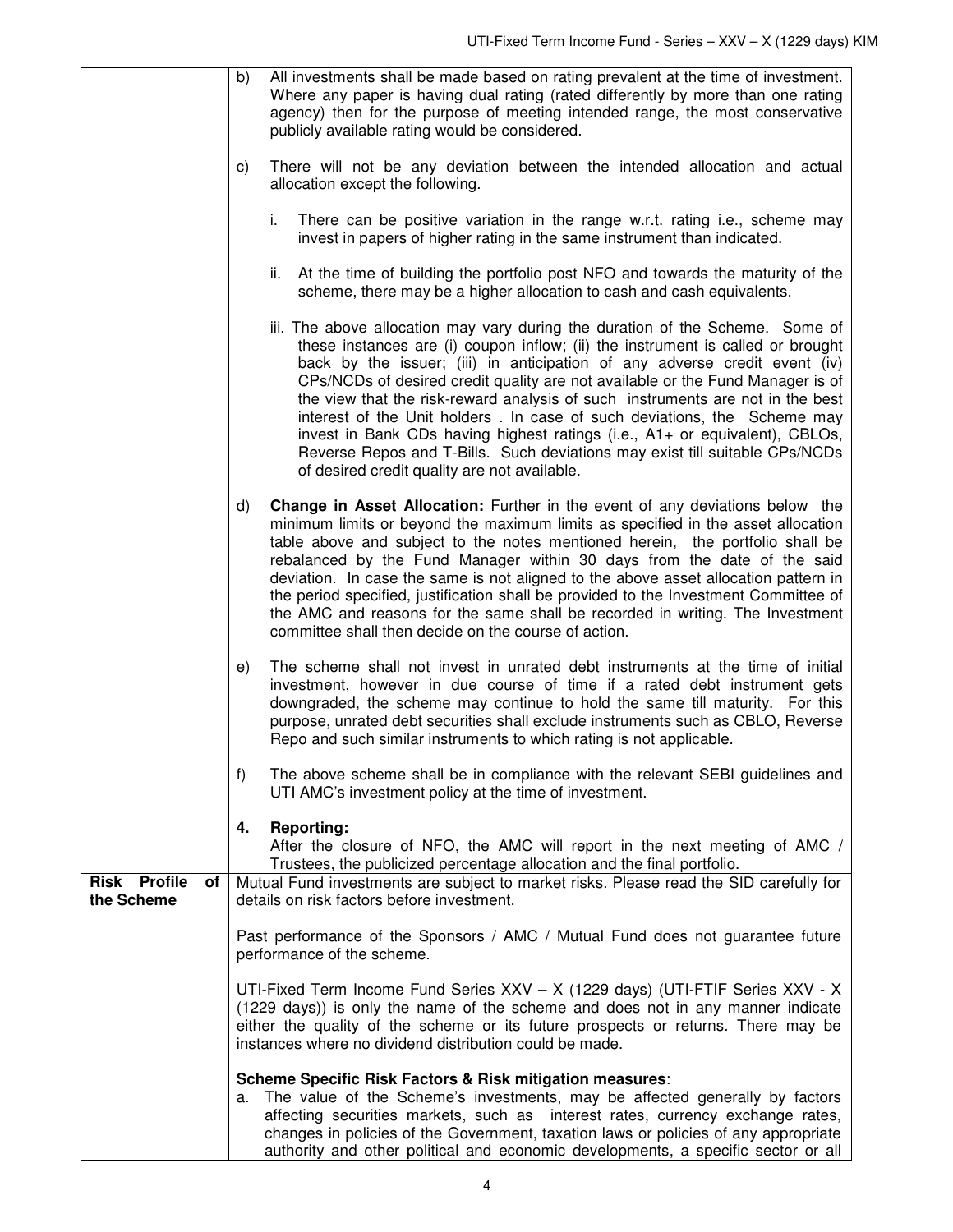sectors including debt markets. Consequently, the NAV of the Units of the Scheme may fluctuate and can go up or down.

As the scheme is close ended, the assets that mature on or before the date of maturity of the scheme, are purchased immediately after the New Fund Offer and is normally held till the maturity of the scheme thereby nearly eliminating interest rate risks. Thus the impact of risk factor mentioned above would be minimal.

- b. Different segments of the Indian financial markets have different settlement periods and such periods may be extended significantly by unforeseen circumstances leading to delays in receipt of proceeds from sale of securities. The inability of the Scheme to make intended securities purchases due to settlement problems could also cause the Scheme to miss certain investment opportunities. By the same rationale, the inability to sell securities held in the Scheme's portfolio due to the absence of a well developed and liquid secondary market for debt securities would result, at times, in potential losses to the Scheme, in case of a subsequent decline in the value of securities held in the Scheme's portfolio.
- c. Securities, which are not quoted on the stock exchanges, are inherently illiquid in nature and carry a larger amount of liquidity risk, in comparison to securities that are listed on the exchanges or offer other exit options to the investor, including a put option. Within the regulatory limits, the AMC may choose to invest in unlisted securities that offer attractive yields. This may however increase the risk of the portfolio.
- d. The Scheme may use various derivative products as permitted by the Regulations. Use of derivatives requires an understanding of not only the underlying instrument but also of the derivative itself. Other risks include, the risk of mispricing or improper valuation and the inability of derivatives to correlate perfectly with underlying assets, rates and indices. Usage of derivatives will expose the Scheme to certain risks inherent to such derivatives.
- e. The scheme intends to deploy funds in money market instruments to maintain liquidity. To the extent that some assets/funds are deployed in money market instruments, the scheme will be subject to credit risk as well as settlement risk, which might effect the liquidity of the scheme.

As the said scheme is a close ended scheme with no redemption till maturity, the risk factors mentioned in Point No. b to d above, will be minimal.

 Interest Rate Risk / Reinvestment Risk: Scheme would manage the interest rate risk & reinvestment risk by adequately matching the duration of assets in line with the duration of the scheme.

 Credit Risk: Scheme would predominantly invest in highly rated securities where there is an internal credit comfort which would reduce the probability of credit risk.

 Concentration Risk: The scheme would have modest presence of issuers with reasonable limits which would mitigate the credit concentration risk.

 Portfolio Risk: By monitoring the return deviation and adequately managing all the above risks namely interest rate risk, reinvestment risk & credit cum concentration risk the scheme would mitigate the overall portfolio risk.

f. Different types of securities in which the scheme would invest as given in the Scheme Information Document carry different levels and types of risk. Accordingly the scheme's risk may increase or decrease depending upon its investment pattern. For e.g. corporate bonds carry a higher amount of risk than Government securities. Further even among corporate bonds, bonds which are AAA rated are comparatively less risky than bonds which are AA rated.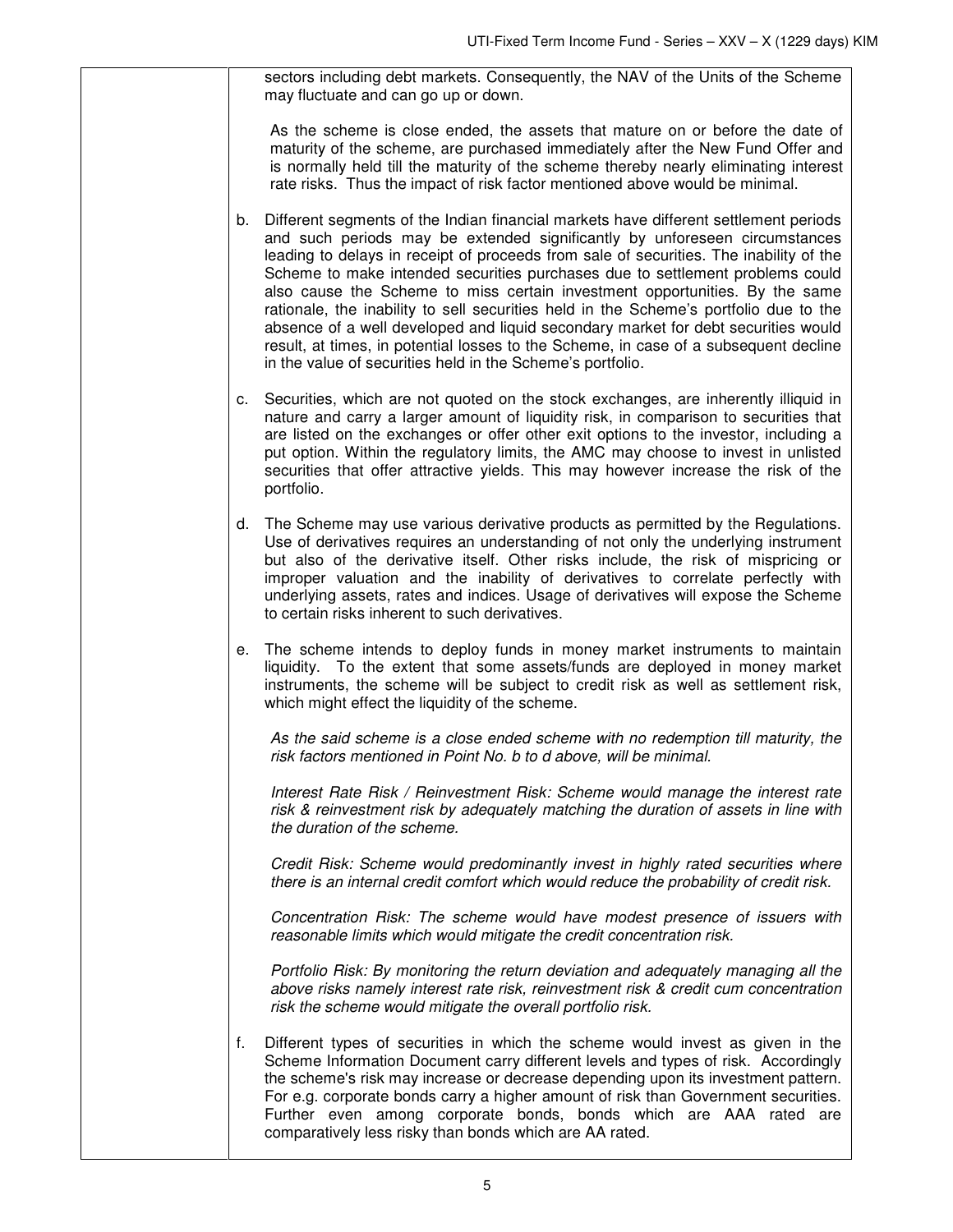| Plans and Options | The scheme offers the following Plans and Options under Series XXV: |                  |                               |                                                                                                                                                                                                                                                                                                                                                                                                                                                                                                |                          |                         |
|-------------------|---------------------------------------------------------------------|------------------|-------------------------------|------------------------------------------------------------------------------------------------------------------------------------------------------------------------------------------------------------------------------------------------------------------------------------------------------------------------------------------------------------------------------------------------------------------------------------------------------------------------------------------------|--------------------------|-------------------------|
| Offered           | <b>Name of the Scheme</b>                                           | <b>Tenure of</b> |                               |                                                                                                                                                                                                                                                                                                                                                                                                                                                                                                | <b>Plans and Options</b> |                         |
|                   |                                                                     | <b>Scheme</b>    |                               |                                                                                                                                                                                                                                                                                                                                                                                                                                                                                                |                          |                         |
|                   | UTI-Fixed Term Income Fund<br>$-$ Series XXV $-$ X (1229 days)      | 1229 days        |                               | There will be two plans namely Regular<br>Plan and Direct Plan.                                                                                                                                                                                                                                                                                                                                                                                                                                |                          |                         |
|                   |                                                                     |                  | expense                       | This Direct Plan (investments not routed<br>through a distributor) shall have a lower<br>ratio<br>expenses, commission etc. and have a<br>separate NAV. No commission shall be<br>paid from Direct Plan. The terms and<br>conditions of the Plan is in accordance<br>with SEBI Regulations.                                                                                                                                                                                                    | excluding                | distribution            |
|                   |                                                                     |                  |                               | The Direct Plan and Regular Plan will<br>have a common portfolio.                                                                                                                                                                                                                                                                                                                                                                                                                              |                          |                         |
|                   |                                                                     |                  | Ĺ.<br>II.<br><b>Treatment</b> | The Plans offer the following Options:<br><b>Growth Option</b><br>Quarterly Dividend Option with Payout<br>facility<br>iii. Flexi Dividend Option with Payout<br>facility.<br>iv. Annual Dividend Option with Payout<br>facility and<br>v. Maturity Dividend Option with Payout<br>facility<br>The Direct Plan will have all the options<br>mentioned above. For further details on<br>Direct Plan, please refer Instruction No. 'j'<br>of<br>"Direct" / "Regular" Plans:<br>Sce   Broker Code | applications<br>Plan     | under<br><b>Default</b> |
|                   |                                                                     |                  |                               | mentioned                                                                                                                                                                                                                                                                                                                                                                                                                                                                                      | mentione                 | Plan to                 |
|                   |                                                                     |                  | n-                            |                                                                                                                                                                                                                                                                                                                                                                                                                                                                                                |                          |                         |
|                   |                                                                     |                  | ario                          | by the                                                                                                                                                                                                                                                                                                                                                                                                                                                                                         | d by the                 | he                      |
|                   |                                                                     |                  |                               | investor                                                                                                                                                                                                                                                                                                                                                                                                                                                                                       | investor                 | captured                |
|                   |                                                                     |                  | $\mathbf{1}$                  | Not<br>mentioned                                                                                                                                                                                                                                                                                                                                                                                                                                                                               | Not<br>mentioned         | <b>Direct</b><br>Plan   |
|                   |                                                                     |                  | $\overline{\mathbf{c}}$       | Not<br>mentioned                                                                                                                                                                                                                                                                                                                                                                                                                                                                               | <b>Direct</b>            | <b>Direct</b><br>Plan   |
|                   |                                                                     |                  | $\overline{\omega}$           | Not<br>mentioned                                                                                                                                                                                                                                                                                                                                                                                                                                                                               | Regular                  | <b>Direct</b><br>Plan   |
|                   |                                                                     |                  | $\overline{\mathbf{4}}$       | Mentioned                                                                                                                                                                                                                                                                                                                                                                                                                                                                                      | <b>Direct</b>            | <b>Direct</b>           |
|                   |                                                                     |                  |                               |                                                                                                                                                                                                                                                                                                                                                                                                                                                                                                |                          | Plan                    |
|                   |                                                                     |                  | $5\overline{)}$               | <b>Direct</b>                                                                                                                                                                                                                                                                                                                                                                                                                                                                                  | Not<br>Mentioned         | <b>Direct</b><br>Plan   |
|                   |                                                                     |                  | $\,$ 6                        | <b>Direct</b>                                                                                                                                                                                                                                                                                                                                                                                                                                                                                  | Regular                  | <b>Direct</b><br>Plan   |
|                   |                                                                     |                  | $\overline{7}$                | Mentioned                                                                                                                                                                                                                                                                                                                                                                                                                                                                                      | Regular                  | Regular<br>Plan         |
|                   |                                                                     |                  | $\overline{8}$                | Mentioned                                                                                                                                                                                                                                                                                                                                                                                                                                                                                      | Not<br>Mentioned         | Regular<br>Plan         |
|                   |                                                                     |                  |                               |                                                                                                                                                                                                                                                                                                                                                                                                                                                                                                |                          |                         |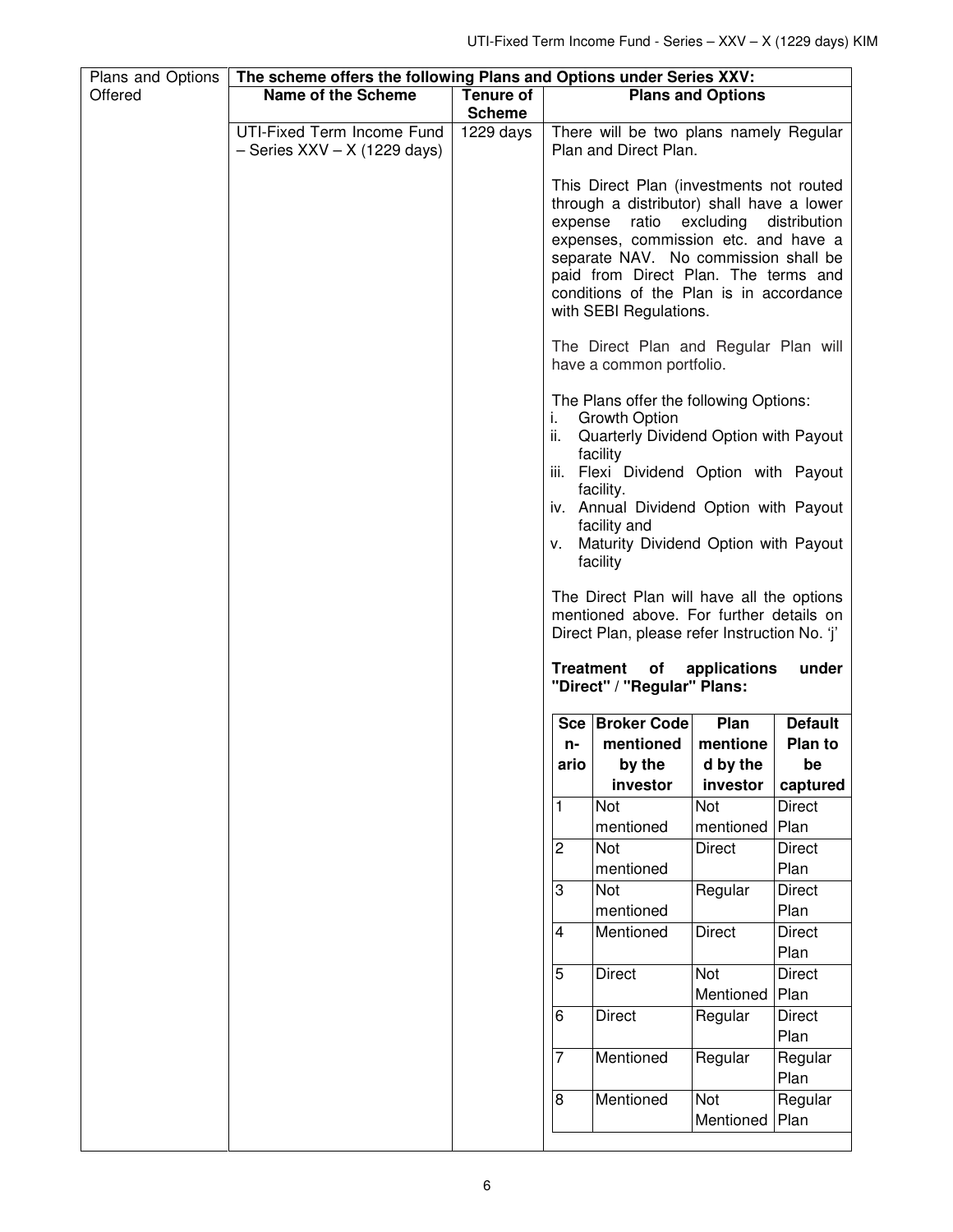|                           |                                                                                                                                                                                                                                                                                                                                                                                                                                                                                                                                                                                      | In cases of wrong/ invalid/ incomplete<br>ARN codes mentioned in the application<br>form under Scenarios 7 or 8 above, the<br>application shall be processed under<br>Regular Plan. The AMC shall contact and<br>obtain the correct ARN code within 30<br>calendar days of the receipt of the<br>application form from the investor/<br>distributor. In case, the correct code is not<br>received within 30 calendar days, the<br>transaction shall be reprocessed under<br>Direct Plan from the date of application<br>without any exit load.                                                                                                                                                                                                                                                                                                                                                                                                                                                                                                      |
|---------------------------|--------------------------------------------------------------------------------------------------------------------------------------------------------------------------------------------------------------------------------------------------------------------------------------------------------------------------------------------------------------------------------------------------------------------------------------------------------------------------------------------------------------------------------------------------------------------------------------|-----------------------------------------------------------------------------------------------------------------------------------------------------------------------------------------------------------------------------------------------------------------------------------------------------------------------------------------------------------------------------------------------------------------------------------------------------------------------------------------------------------------------------------------------------------------------------------------------------------------------------------------------------------------------------------------------------------------------------------------------------------------------------------------------------------------------------------------------------------------------------------------------------------------------------------------------------------------------------------------------------------------------------------------------------|
| <b>Eligible Investors</b> | <b>Applicants:</b>                                                                                                                                                                                                                                                                                                                                                                                                                                                                                                                                                                   |                                                                                                                                                                                                                                                                                                                                                                                                                                                                                                                                                                                                                                                                                                                                                                                                                                                                                                                                                                                                                                                     |
|                           | Indian as well as non-individuals as indicated below:                                                                                                                                                                                                                                                                                                                                                                                                                                                                                                                                | An application for issue of units may be made by any resident or non-resident                                                                                                                                                                                                                                                                                                                                                                                                                                                                                                                                                                                                                                                                                                                                                                                                                                                                                                                                                                       |
|                           | his capacity as an officer of a Government or of a Court;<br>minor. Units can be held on 'Joint' or 'Anyone or Survivor' basis.<br>(d) a Hindu Undivided Family both resident and non-resident;<br>State or Central Law for the time being in force;<br>(f)<br>instrument in writing;<br>(h) a society as defined under the scheme;<br>a Financial Institution;<br>(i)<br>an Army/Navy/Air Force/Paramilitary Fund;<br>(i)<br>(k) a partnership firm;<br>(1)<br>(m) Mutual Funds;<br>(n) Scientific and Industrial Research Organisation and<br>(0) Any other category of investors. | (a) a resident individual or a NRI or person of Indian origin residing abroad either<br>singly or jointly with another or upto two other individuals on joint/anyone or<br>survivor basis. An individual may make an application in his personal capacity or in<br>(b) a parent, step-parent or other lawful guardian on behalf of a resident or a NRI<br>(c) an association of persons or body of individuals whether incorporated or not;<br>(e) (e) a body corporate including a company formed under the Companies Act, 1956<br>[replaced by The Companies Act, 2013 (No.18 of 2013)] or established under<br>a bank including a scheduled bank, a regional rural bank, a co-operative bank etc;<br>(g) an eligible trust including Private Trust being irrevocable trust and created by an<br>Foreign Portfolio Investor (FPI) as defined under Regulation 2(1)(h) of Securities &<br>Exchange Board of India (Foreign Portfolio Investors) Regulations, 2014;<br>Non-acceptance of subscriptions from Overseas Corporate Bodies (OCBs) in the |
| <b>Applicable NAV</b>     | Units can be purchased only during the New Fund Offer (NFO) period.                                                                                                                                                                                                                                                                                                                                                                                                                                                                                                                  | Schemes of UTI MF. For detailed information please refer to SID and SAI                                                                                                                                                                                                                                                                                                                                                                                                                                                                                                                                                                                                                                                                                                                                                                                                                                                                                                                                                                             |
|                           | <b>Redemption: At Maturity</b><br>before the date of maturity.                                                                                                                                                                                                                                                                                                                                                                                                                                                                                                                       | During the New Fund Offer period the units will be sold at face value i.e. ₹10/- per unit.<br>Units of UTI-Fixed Term Income Fund Series $XXV - X$ (1229 Days) will be listed on the<br>National Stock Exchange and hence withdrawal prior to maturity is not allowed.<br>As per SEBI guidelines, the AMC/Mutual Fund shall not redeem the units of the scheme<br>The units of the scheme will be listed on the National Stock Exchange (NSE) after the<br>closure of the New Fund Offer period. Investors will be able to enter and exit the<br>scheme through transactions in the secondary market. The listing fees shall be charged                                                                                                                                                                                                                                                                                                                                                                                                             |
|                           | scheme, only subsequent listing fees may be charged to the scheme.                                                                                                                                                                                                                                                                                                                                                                                                                                                                                                                   | under Regulations 52(4). The listing fees during NFO may not be charged to the                                                                                                                                                                                                                                                                                                                                                                                                                                                                                                                                                                                                                                                                                                                                                                                                                                                                                                                                                                      |
| <b>Dematerialisation</b>  | be available in the dematerialised form.                                                                                                                                                                                                                                                                                                                                                                                                                                                                                                                                             | (a) Units of UTI-Fixed Term Income Fund Series XXV - X (1229 days) will normally also                                                                                                                                                                                                                                                                                                                                                                                                                                                                                                                                                                                                                                                                                                                                                                                                                                                                                                                                                               |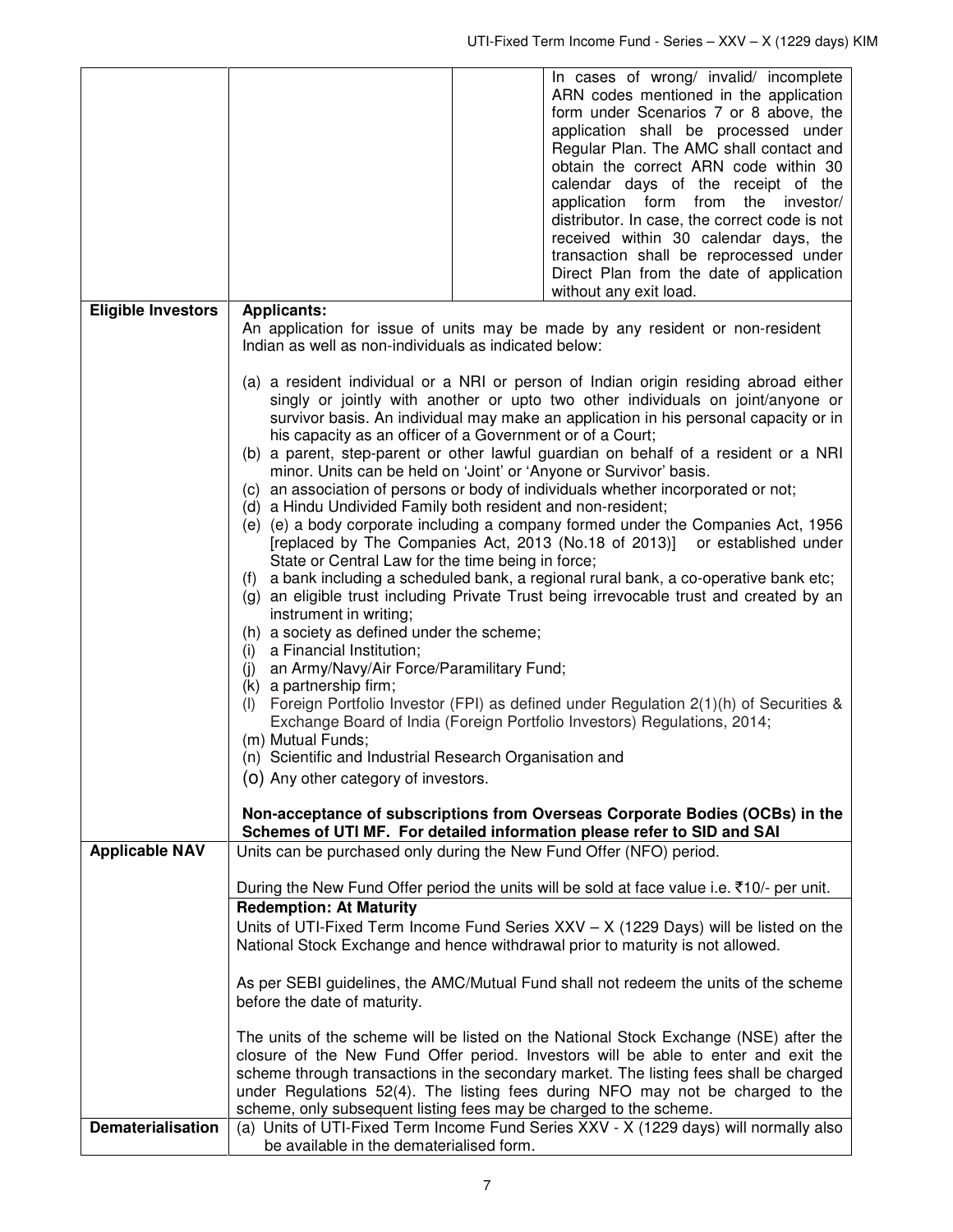|                                                       | (b) In case the unit holder wishes to transfer the units prior to maturity, then he / she<br>may need to approach the stock market where the scheme is listed. Applicants<br>under the scheme may then be required to have a beneficiary account with a DP of<br>NSDL/CDSL. Applicants may indicate in the application form the DP's name, DP ID<br>number and its beneficiary account number with the DP at the time of investment or<br>can convert his units into demat mode at a later date.<br>(c) The unit holders will have an option to hold units in demat form in addition to the<br>account statement as per the current practice.<br>(d) Unit holders who wish to trade in units would be required to have a demat account.<br>(e) The option to have the units in demat or physical form may be exercised in the                                                                                                          |                                                                                                                                                                                                                                                                                                                                                                |  |
|-------------------------------------------------------|----------------------------------------------------------------------------------------------------------------------------------------------------------------------------------------------------------------------------------------------------------------------------------------------------------------------------------------------------------------------------------------------------------------------------------------------------------------------------------------------------------------------------------------------------------------------------------------------------------------------------------------------------------------------------------------------------------------------------------------------------------------------------------------------------------------------------------------------------------------------------------------------------------------------------------------|----------------------------------------------------------------------------------------------------------------------------------------------------------------------------------------------------------------------------------------------------------------------------------------------------------------------------------------------------------------|--|
|                                                       | appropriate place in the application form                                                                                                                                                                                                                                                                                                                                                                                                                                                                                                                                                                                                                                                                                                                                                                                                                                                                                              |                                                                                                                                                                                                                                                                                                                                                                |  |
| <b>Minimum</b><br><b>Application</b><br><b>Amount</b> | <b>Purchase</b><br>Minimum<br>amount<br>of<br>investment is $\overline{\xi}$ 5,000/- & in<br>multiples of ₹10/- under all<br>the Plans / Options.                                                                                                                                                                                                                                                                                                                                                                                                                                                                                                                                                                                                                                                                                                                                                                                      | Redemption<br><b>At Maturity</b><br>The scheme will be listed on the National Stock<br>Exchange and hence withdrawal prior to maturity is not<br>allowed.                                                                                                                                                                                                      |  |
|                                                       |                                                                                                                                                                                                                                                                                                                                                                                                                                                                                                                                                                                                                                                                                                                                                                                                                                                                                                                                        | On maturity of the Scheme, the outstanding Units shall<br>either be redeemed and proceeds will be paid to the<br>Unitholder or will be switched-out to any existing open<br>ended scheme/a Fixed Term Income Fund of UTI<br>Mutual Fund open for sale on the date of maturity in<br>the respective options, as opted by the unitholder, as<br>the case may be. |  |
| <b>Additional Mode</b><br>of Payment<br>during NFO    | Investors may apply for the UTI-Fixed Term Income Fund-Series $XXV - X$ (1229 days)<br>through Applications Supported by Blocked Amount (ASBA) process during the NFO<br>period by filling in the ASBA form and submitting the same to their respective banks,<br>which in turn will block the subscription amount in the said account as per the authority<br>contained in ASBA form and undertake other tasks as per the procedure specified<br>therein. (The details of banks' branches accepting ASBA form are available on the<br>(www.bseindia.com), NSE (www.nseindia.com) and SEBI<br>websites of BSE<br>(www.sebi.gov.in) or at your nearest UTI Financial Centre). For applicants applying<br>through ASBA, on the date of allotment, the amount will be unblocked in their respective<br>bank accounts and account will be debited to the extent required to pay for allotment of<br>Units applied in the application form. |                                                                                                                                                                                                                                                                                                                                                                |  |
| <b>Despatch</b><br>of                                 | The redemption proceeds shall be despatched to the unitholders within 10 business                                                                                                                                                                                                                                                                                                                                                                                                                                                                                                                                                                                                                                                                                                                                                                                                                                                      |                                                                                                                                                                                                                                                                                                                                                                |  |
| Redemption<br><b>Proceeds</b>                         | days from the date of maturity of the scheme.<br>In case of funds received through Cash Payment, the redemption proceeds shall be                                                                                                                                                                                                                                                                                                                                                                                                                                                                                                                                                                                                                                                                                                                                                                                                      |                                                                                                                                                                                                                                                                                                                                                                |  |
|                                                       | remitted only to the designated bank account.                                                                                                                                                                                                                                                                                                                                                                                                                                                                                                                                                                                                                                                                                                                                                                                                                                                                                          |                                                                                                                                                                                                                                                                                                                                                                |  |
| <b>Benchmark Index</b>                                | CRISIL Composite Bond Index is the benchmark for the Scheme.                                                                                                                                                                                                                                                                                                                                                                                                                                                                                                                                                                                                                                                                                                                                                                                                                                                                           |                                                                                                                                                                                                                                                                                                                                                                |  |
| <b>Dividend Policy</b>                                | The unitholder shall have a choice to join the Growth Option or the Quarterly / Flexi /<br>Annual / Maturity Dividend Options.<br><b>Growth Option:</b><br>(i)<br>Ordinarily no dividend distribution will be made under this option. All income<br>generated and profits booked will be ploughed back and returns shall be reflected<br>through the NAV.<br>(ii) Quarterly Dividend Option:<br>Subject to availability of distributable surplus under the Quarterly Dividend option of<br>the scheme, dividend will be distributed in the last week of every quarter viz., March,<br>June, September & December or such other day / frequency as may be decided by                                                                                                                                                                                                                                                                    |                                                                                                                                                                                                                                                                                                                                                                |  |
|                                                       | the Trustee, as computed in accordance with SEBI Regulations. Under this Payout<br>facility is available.                                                                                                                                                                                                                                                                                                                                                                                                                                                                                                                                                                                                                                                                                                                                                                                                                              |                                                                                                                                                                                                                                                                                                                                                                |  |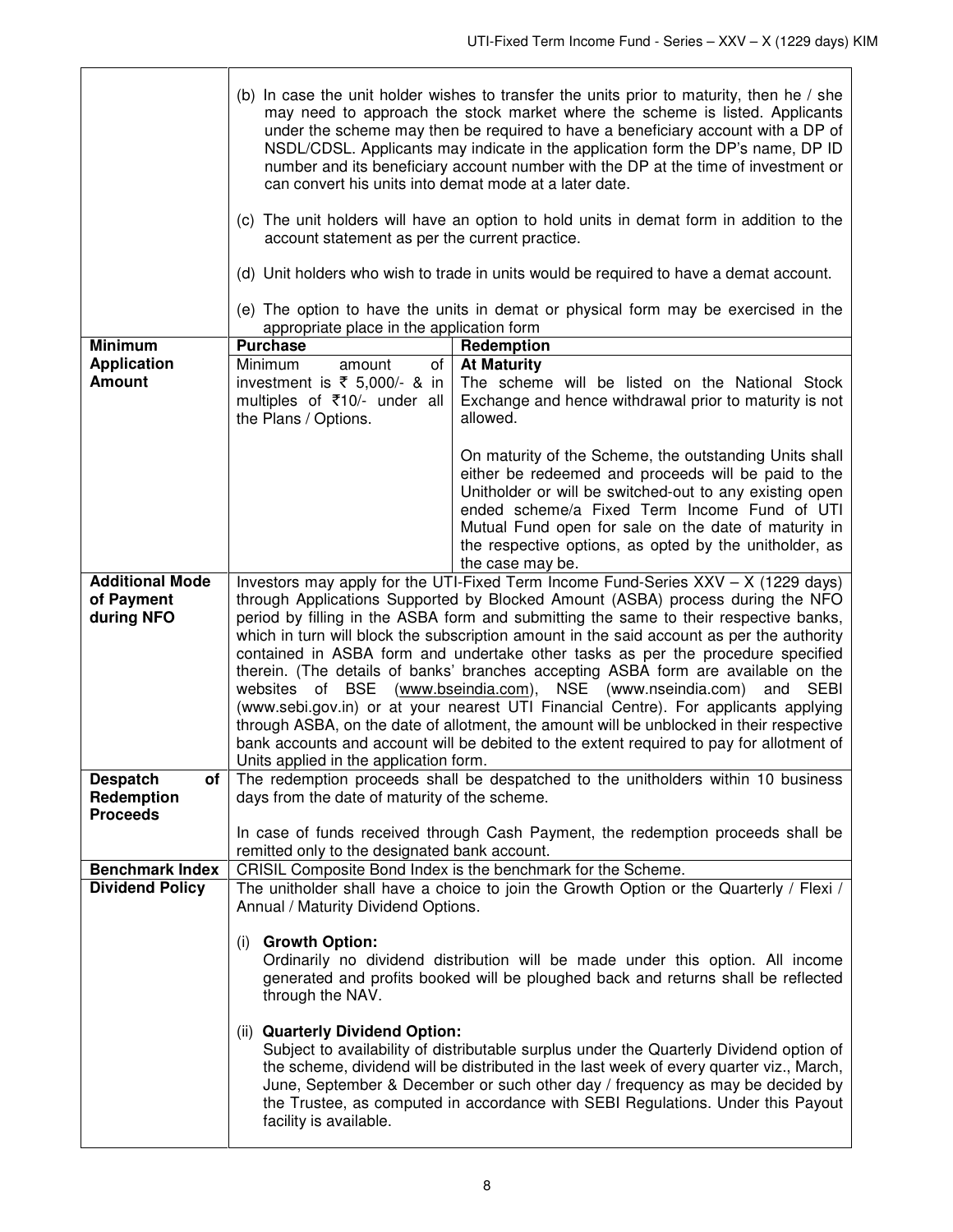| (iv) Annual Dividend Option:<br>available.<br>(v) Maturity Dividend Option:<br>Payout facility is available.<br>There is no assurance or guarantee to the unitholders as to the rate of dividend<br>distribution.<br>of<br>the<br>Shri Sunil Patil is the Fund Manager for the scheme<br><b>Name</b><br><b>Fund Manager</b><br><b>Name</b><br>of<br>the<br>UTI Trustee Company Private Limited<br><b>Trustee</b><br>Company<br>This scheme is a new scheme and does not have any performance track record.<br>of<br>Performance<br>the Scheme<br><b>Expenses of the</b><br>Fund Offer period the units will be sold at face value i.e. Rs.10/-.<br>scheme<br>(i) Load Structure<br>of the Scheme, being a close ended Scheme.<br>(ii)<br><b>Recurring</b><br>(a) First ₹100 crores - 2.25%<br><b>Expenses</b><br>(b) Next ₹ 300 crores - 2.00%<br>(c) Next ₹ 300 crores – 1.75%<br>(d) Balance $-1.50%$<br><b>Treatment</b><br>Tax<br>for the Investors<br>and also independently refer to his tax advisor.<br>(Unitholders)<br>Daily Net Asset<br>Value<br>(NAV)<br>atleast two daily newspapers having nationwide circulation and will also be available on<br><b>Publication</b><br>website of UTI Mutual Fund, www.utimf.com by 9 p.m. on every business day and<br>website of AMFI namely www.amfiindia.com. You can also call us at 1800 22 1230 (toll<br>free number) or (022) 2654 6200 (non toll free number).<br>Name and Address of Registrar<br>Investor<br>All<br>For<br>investors<br>could<br>refer<br>grievances giving full particulars of<br>Grievance please<br>investment at the following address:<br>Karvy Computershare Pvt. Ltd,<br>contact<br>Unit: UTIMF,<br>Karvy Selenium Tower B,<br>Shri G S Arora<br>Plot Nos. 31 & 32<br>President<br>Department<br>Vice<br>of<br>$\overline{\phantom{0}}$<br>Financial District,<br>Operations,<br>UTI Asset Management Company Ltd.,<br>Nanakramguda,<br>Serilingampally Mandal,<br>UTI Tower, Gn Block, | (iii) Flexi Dividend Option:<br>Under the Flexi Dividend Option, dividend is proposed to be declared at such<br>frequencies as may be decided by UTI AMC Ltd from time to time, subject to<br>availability of distributable surplus, as computed in accordance with SEBI (MF)<br>Regulations 1996. However, there is no assurance or guarantee to the unit holders,<br>as to the rate and frequency of declaration of dividend. Under this Payout facility is<br>available. |                       |  |
|---------------------------------------------------------------------------------------------------------------------------------------------------------------------------------------------------------------------------------------------------------------------------------------------------------------------------------------------------------------------------------------------------------------------------------------------------------------------------------------------------------------------------------------------------------------------------------------------------------------------------------------------------------------------------------------------------------------------------------------------------------------------------------------------------------------------------------------------------------------------------------------------------------------------------------------------------------------------------------------------------------------------------------------------------------------------------------------------------------------------------------------------------------------------------------------------------------------------------------------------------------------------------------------------------------------------------------------------------------------------------------------------------------------------------------------------------------------------------------------------------------------------------------------------------------------------------------------------------------------------------------------------------------------------------------------------------------------------------------------------------------------------------------------------------------------------------------------------------------------------------------------------------------------------------------------------------------------------------|-----------------------------------------------------------------------------------------------------------------------------------------------------------------------------------------------------------------------------------------------------------------------------------------------------------------------------------------------------------------------------------------------------------------------------------------------------------------------------|-----------------------|--|
|                                                                                                                                                                                                                                                                                                                                                                                                                                                                                                                                                                                                                                                                                                                                                                                                                                                                                                                                                                                                                                                                                                                                                                                                                                                                                                                                                                                                                                                                                                                                                                                                                                                                                                                                                                                                                                                                                                                                                                           | Subject to availability of distributable surplus under the Annual Dividend option of<br>the scheme, dividend will be distributed in the last week of every financial year viz.,<br>March or such other day / frequency as may be decided by the Trustee, as<br>computed in accordance with SEBI Regulations. Under this Payout facility is                                                                                                                                  |                       |  |
|                                                                                                                                                                                                                                                                                                                                                                                                                                                                                                                                                                                                                                                                                                                                                                                                                                                                                                                                                                                                                                                                                                                                                                                                                                                                                                                                                                                                                                                                                                                                                                                                                                                                                                                                                                                                                                                                                                                                                                           | Subject to availability of distributable surplus under the Maturity Dividend option of<br>the scheme, dividend will be distributed on or before the Maturity Date / Final<br>Redemption Date of the scheme or such other day / frequency as may be decided<br>by the Trustee, as computed in accordance with SEBI Regulations. Under this                                                                                                                                   |                       |  |
|                                                                                                                                                                                                                                                                                                                                                                                                                                                                                                                                                                                                                                                                                                                                                                                                                                                                                                                                                                                                                                                                                                                                                                                                                                                                                                                                                                                                                                                                                                                                                                                                                                                                                                                                                                                                                                                                                                                                                                           |                                                                                                                                                                                                                                                                                                                                                                                                                                                                             |                       |  |
|                                                                                                                                                                                                                                                                                                                                                                                                                                                                                                                                                                                                                                                                                                                                                                                                                                                                                                                                                                                                                                                                                                                                                                                                                                                                                                                                                                                                                                                                                                                                                                                                                                                                                                                                                                                                                                                                                                                                                                           |                                                                                                                                                                                                                                                                                                                                                                                                                                                                             |                       |  |
|                                                                                                                                                                                                                                                                                                                                                                                                                                                                                                                                                                                                                                                                                                                                                                                                                                                                                                                                                                                                                                                                                                                                                                                                                                                                                                                                                                                                                                                                                                                                                                                                                                                                                                                                                                                                                                                                                                                                                                           |                                                                                                                                                                                                                                                                                                                                                                                                                                                                             |                       |  |
|                                                                                                                                                                                                                                                                                                                                                                                                                                                                                                                                                                                                                                                                                                                                                                                                                                                                                                                                                                                                                                                                                                                                                                                                                                                                                                                                                                                                                                                                                                                                                                                                                                                                                                                                                                                                                                                                                                                                                                           |                                                                                                                                                                                                                                                                                                                                                                                                                                                                             |                       |  |
|                                                                                                                                                                                                                                                                                                                                                                                                                                                                                                                                                                                                                                                                                                                                                                                                                                                                                                                                                                                                                                                                                                                                                                                                                                                                                                                                                                                                                                                                                                                                                                                                                                                                                                                                                                                                                                                                                                                                                                           | Units can be purchased only during the New Fund Offer (NFO) period. During the New                                                                                                                                                                                                                                                                                                                                                                                          |                       |  |
|                                                                                                                                                                                                                                                                                                                                                                                                                                                                                                                                                                                                                                                                                                                                                                                                                                                                                                                                                                                                                                                                                                                                                                                                                                                                                                                                                                                                                                                                                                                                                                                                                                                                                                                                                                                                                                                                                                                                                                           | No Exit Load is applicable for the Scheme. No redemption is permitted before maturity                                                                                                                                                                                                                                                                                                                                                                                       |                       |  |
|                                                                                                                                                                                                                                                                                                                                                                                                                                                                                                                                                                                                                                                                                                                                                                                                                                                                                                                                                                                                                                                                                                                                                                                                                                                                                                                                                                                                                                                                                                                                                                                                                                                                                                                                                                                                                                                                                                                                                                           |                                                                                                                                                                                                                                                                                                                                                                                                                                                                             |                       |  |
|                                                                                                                                                                                                                                                                                                                                                                                                                                                                                                                                                                                                                                                                                                                                                                                                                                                                                                                                                                                                                                                                                                                                                                                                                                                                                                                                                                                                                                                                                                                                                                                                                                                                                                                                                                                                                                                                                                                                                                           | Investors are advised to refer to the details in the Statement of Additional Information                                                                                                                                                                                                                                                                                                                                                                                    |                       |  |
|                                                                                                                                                                                                                                                                                                                                                                                                                                                                                                                                                                                                                                                                                                                                                                                                                                                                                                                                                                                                                                                                                                                                                                                                                                                                                                                                                                                                                                                                                                                                                                                                                                                                                                                                                                                                                                                                                                                                                                           | The NAVs will be declared by 9 p.m. on all business days and will be published in                                                                                                                                                                                                                                                                                                                                                                                           |                       |  |
|                                                                                                                                                                                                                                                                                                                                                                                                                                                                                                                                                                                                                                                                                                                                                                                                                                                                                                                                                                                                                                                                                                                                                                                                                                                                                                                                                                                                                                                                                                                                                                                                                                                                                                                                                                                                                                                                                                                                                                           |                                                                                                                                                                                                                                                                                                                                                                                                                                                                             |                       |  |
|                                                                                                                                                                                                                                                                                                                                                                                                                                                                                                                                                                                                                                                                                                                                                                                                                                                                                                                                                                                                                                                                                                                                                                                                                                                                                                                                                                                                                                                                                                                                                                                                                                                                                                                                                                                                                                                                                                                                                                           |                                                                                                                                                                                                                                                                                                                                                                                                                                                                             |                       |  |
|                                                                                                                                                                                                                                                                                                                                                                                                                                                                                                                                                                                                                                                                                                                                                                                                                                                                                                                                                                                                                                                                                                                                                                                                                                                                                                                                                                                                                                                                                                                                                                                                                                                                                                                                                                                                                                                                                                                                                                           |                                                                                                                                                                                                                                                                                                                                                                                                                                                                             | their                 |  |
|                                                                                                                                                                                                                                                                                                                                                                                                                                                                                                                                                                                                                                                                                                                                                                                                                                                                                                                                                                                                                                                                                                                                                                                                                                                                                                                                                                                                                                                                                                                                                                                                                                                                                                                                                                                                                                                                                                                                                                           |                                                                                                                                                                                                                                                                                                                                                                                                                                                                             |                       |  |
|                                                                                                                                                                                                                                                                                                                                                                                                                                                                                                                                                                                                                                                                                                                                                                                                                                                                                                                                                                                                                                                                                                                                                                                                                                                                                                                                                                                                                                                                                                                                                                                                                                                                                                                                                                                                                                                                                                                                                                           |                                                                                                                                                                                                                                                                                                                                                                                                                                                                             |                       |  |
|                                                                                                                                                                                                                                                                                                                                                                                                                                                                                                                                                                                                                                                                                                                                                                                                                                                                                                                                                                                                                                                                                                                                                                                                                                                                                                                                                                                                                                                                                                                                                                                                                                                                                                                                                                                                                                                                                                                                                                           |                                                                                                                                                                                                                                                                                                                                                                                                                                                                             |                       |  |
|                                                                                                                                                                                                                                                                                                                                                                                                                                                                                                                                                                                                                                                                                                                                                                                                                                                                                                                                                                                                                                                                                                                                                                                                                                                                                                                                                                                                                                                                                                                                                                                                                                                                                                                                                                                                                                                                                                                                                                           |                                                                                                                                                                                                                                                                                                                                                                                                                                                                             |                       |  |
|                                                                                                                                                                                                                                                                                                                                                                                                                                                                                                                                                                                                                                                                                                                                                                                                                                                                                                                                                                                                                                                                                                                                                                                                                                                                                                                                                                                                                                                                                                                                                                                                                                                                                                                                                                                                                                                                                                                                                                           |                                                                                                                                                                                                                                                                                                                                                                                                                                                                             |                       |  |
|                                                                                                                                                                                                                                                                                                                                                                                                                                                                                                                                                                                                                                                                                                                                                                                                                                                                                                                                                                                                                                                                                                                                                                                                                                                                                                                                                                                                                                                                                                                                                                                                                                                                                                                                                                                                                                                                                                                                                                           |                                                                                                                                                                                                                                                                                                                                                                                                                                                                             |                       |  |
|                                                                                                                                                                                                                                                                                                                                                                                                                                                                                                                                                                                                                                                                                                                                                                                                                                                                                                                                                                                                                                                                                                                                                                                                                                                                                                                                                                                                                                                                                                                                                                                                                                                                                                                                                                                                                                                                                                                                                                           | Hyderabad $-500032$ ,                                                                                                                                                                                                                                                                                                                                                                                                                                                       | Bandra-Kurla Complex, |  |
| Board No: 040 - 6716 2222,<br>Bandra (East),                                                                                                                                                                                                                                                                                                                                                                                                                                                                                                                                                                                                                                                                                                                                                                                                                                                                                                                                                                                                                                                                                                                                                                                                                                                                                                                                                                                                                                                                                                                                                                                                                                                                                                                                                                                                                                                                                                                              | Fax no : 040-6716 1888,                                                                                                                                                                                                                                                                                                                                                                                                                                                     | Mumbai - 400 051.     |  |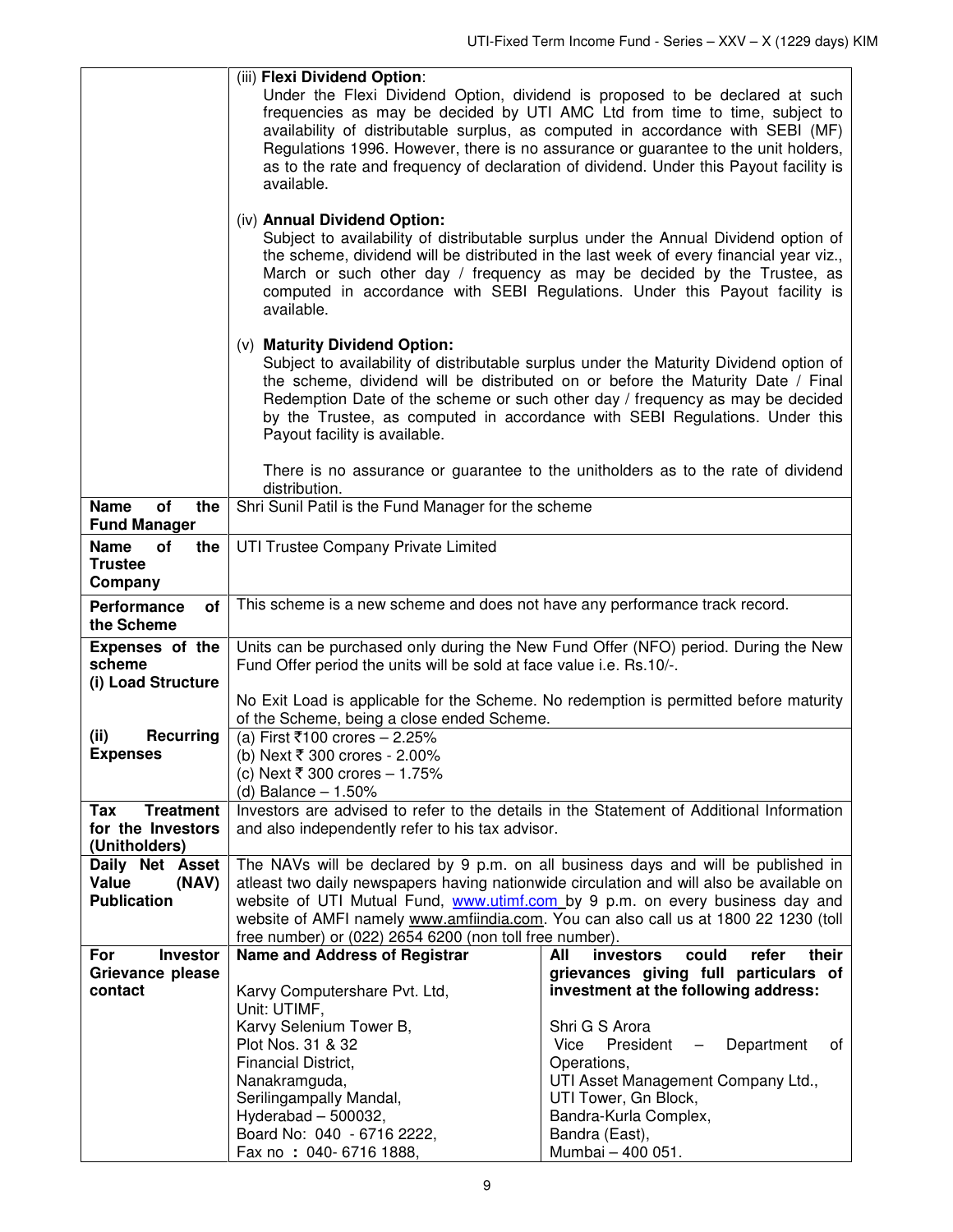|                    | Email:uti@karvy.com                                                               |                                                                                                           |  |
|--------------------|-----------------------------------------------------------------------------------|-----------------------------------------------------------------------------------------------------------|--|
|                    |                                                                                   | Tel: 022-6678 6666, Fax: 022-26523031                                                                     |  |
|                    |                                                                                   | Investors may post their grievances at our<br>website: www.utimf.com or e-mail us at<br>service@uti.co.in |  |
| <b>Unitholders</b> |                                                                                   | Accounts statement and abridged annual financial results shall be provided to investors                   |  |
| <b>Information</b> | by post/any other mode. Half yearly scheme portfolio disclosure will be mailed to |                                                                                                           |  |
|                    | unitholders or published in the newspapers as permitted under SEBI (Mutual Funds) |                                                                                                           |  |
|                    | Regulations, 1996.                                                                |                                                                                                           |  |

Date: October 25, 2016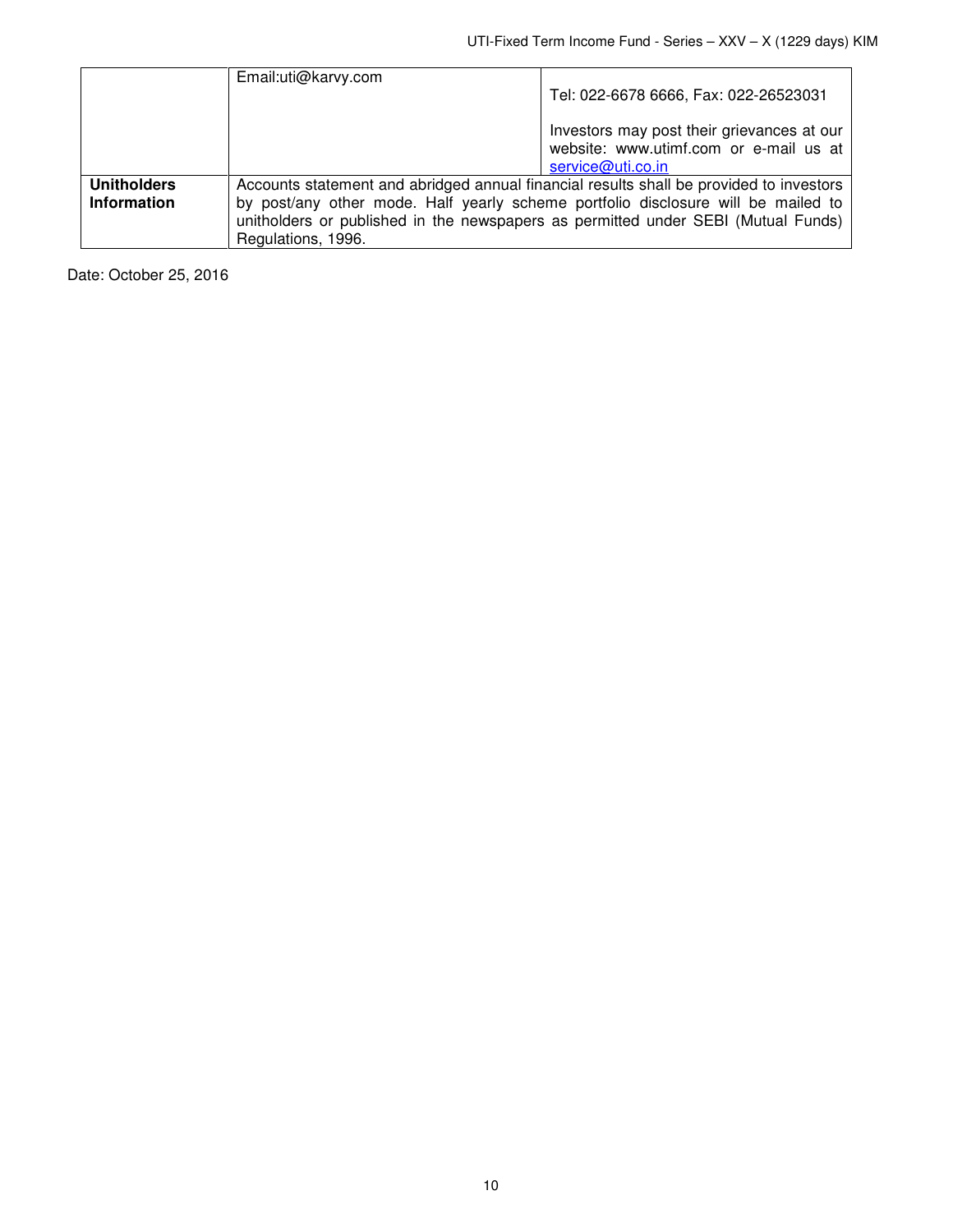# **GENERAL INSTRUCTIONS FOR FILLING THE APPLICATION FORM PLEASE Application Form should be filled in Capital letters only [Fields marked with (\*) must be mandatorily filled in]**

# **[Before Filling up the Form, Please read the Cover Page Carefully to know the Risk Profile of the Scheme]**

- (a) Please read the terms of the Key Information Memorandum, Scheme Information Document and Statement of Additional Information carefully before filling the Application Form. Investors are deemed to have accepted the terms subject to which this offer is being made and bind themselves to the terms upon signing the Application Form and tendering payment.
- (b) Before submission of application form at UTI Financial Centres and other authorised collection centres investors may please ensure that the form has been filled in completely and signed by all the applicants properly as incomplete application is liable to be rejected.
- (c) NRI applicants should preferably submit the application at NRI Branch, Mumbai, Dubai Representative Office or any Financial Centre of UTI AMC along with NR(E) / NR(O) cheque or a rupee draft payable at the place where the application is submitted.
- (d) **Please write the application serial number on the reverse of the cheque / draft.**
- (e) Please fill in the names of the applicant(s) / institution / parent or lawful guardian / minor / alternate applicant / nominee etc. at the appropriate places in the application form. PIN code no. must be given with address to avoid delay / loss in transit.
- (f) Attach any one of the documents as proof of date of birth and relationship with minor viz., birth certificate, School leaving certificate/mark sheet issued by Higher Secondary Board of respective states, ICSE, CBSE etc., Passport of the minor or any other suitable proof evidencing the date of birth and relationship with the minor.
- (g) It is mandatory for an applicant to furnish full and correct particulars of bank account such as nature and number of the account, name and address of the bank, name of the branch, MICR code of the branch (where applicable) etc. at the appropriate place in the application form. Application without such bank particulars is liable to be rejected. If the credit of dividend distribution is delayed or not effected at all for reason of incomplete or incorrect information furnished by the applicant, UTI AMC cannot be held responsible.
- (h) If you have invested through a distributor, kindly specify the Name and ARN Code, Sub ARN Code of the distributor, else for Direct Investment, please mention "Direct" in the Column "Name & Broker Code/ARN / Sub ARN Code". In case nothing is specified, then by default, the Broker Code will be treated as Direct and the application form will be treated as Direct Application.

# (i) **Transaction Charges**

Pursuant to SEBI circular no. CIR/IMD/DF/13/2011 dated August 22, 2011, a transaction charge of  $\bar{\tau}100/-$  for existing investors and  $\bar{\tau}$ 150/- in the case of first time investor in Mutual Funds, per subscription of  $\bar{\tau}$ 10,000/- and above, respectively, is to be paid to the distributors of UTI Mutual Fund products. However, there shall be no transaction charges on direct investment/s not made through the distributor/financial advisor etc.

There shall be no transaction charge on subscription below  $\bar{\mathfrak{Z}}10,000$ /-.

If the investor has not ticked in the Application form whether he/ she is an existing/new investor, then by default, the investor will be treated as an existing investor and transaction charges of  $\bar{\tau}100/$ - will be deducted for investments of  $\bar{\tau}$ 10,000/- and above and paid to distributor/financial advisor etc., whose information is provided by the investor in the Application form. However, where the investor has mentioned 'Direct Plan' against the scheme name, the Distributor code will be ignored and the Application will be processed under 'Direct Plan' in which case no transaction charges will be paid to the distributor.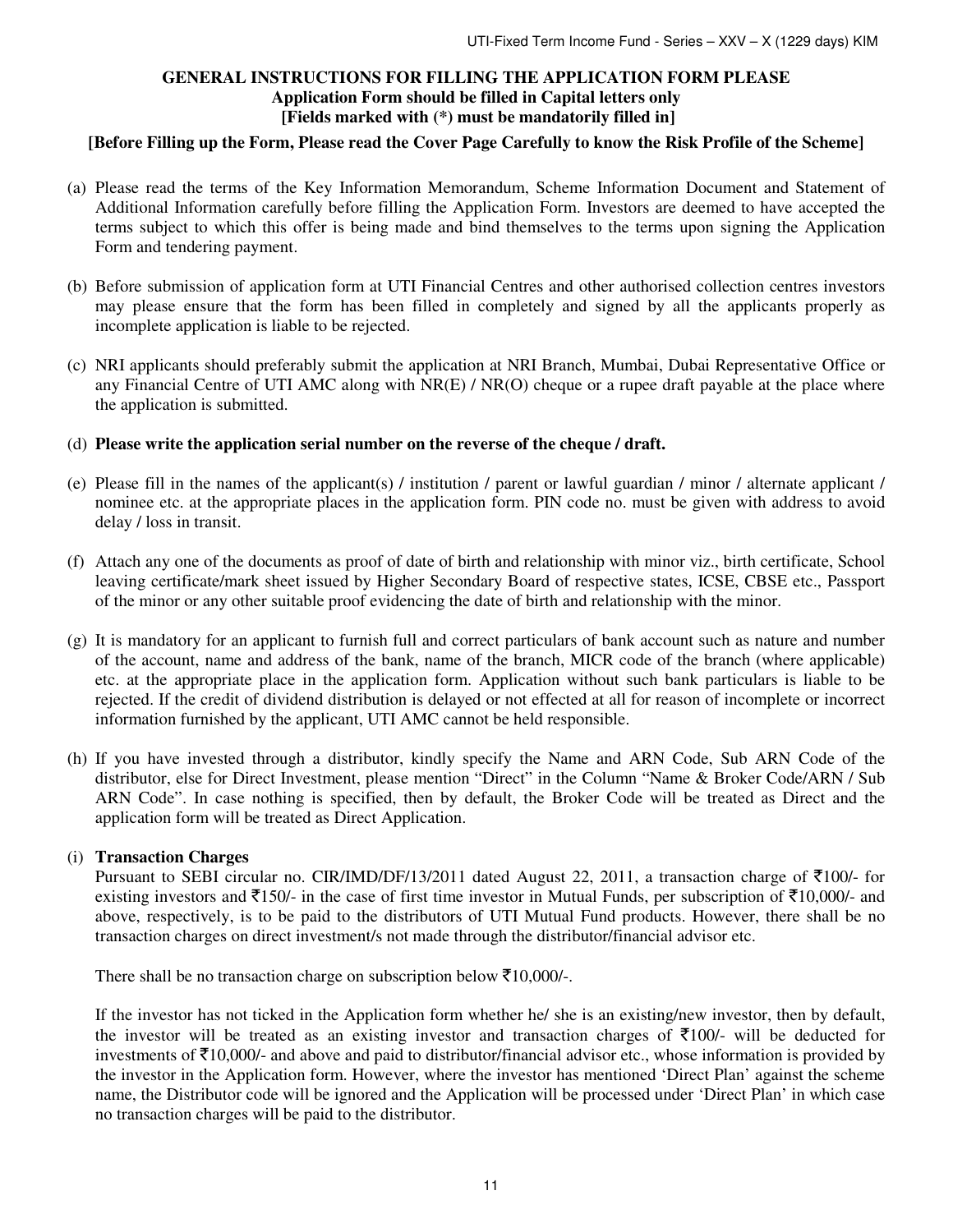The transaction charge, if any, shall be deducted by UTI AMC from the subscription amount and paid to the distributor and the balance shall be invested. Allocation of Units under the scheme will be Net of Transaction Charges. The Statement of Account (SOA) would also reflect the same.

Upfront commission shall be paid directly by the investor to the AMFI registered Distributors based on the investors' assessment of various factors including the service rendered by the distributor.

For details on opting in/out by distributors for charging transaction charges etc., refer to SAI/SID.

## (j) **Direct Plan**

Direct Plan is for all category of eligible investors (whether existing or new Unitholders) who purchase/subscribe Units directly with the Fund and is not available for investors who route their investments through a Distributor.

The Direct Plan will be a separate plan under the Fund/Scheme and shall have a lower expense ratio excluding distribution expenses, commission etc and will have a separate NAV. No commission shall be paid from Direct Plan. Portfolio of the scheme under the Regular Plan and Direct Plan will be common.

For further details refer to SAI.

- (k) **'Friend In Need'** details will be used by UTI MF only for ascertaining the present address of the unit holder (without disclosing investment details of the investor) if no response is received from the unit holder on sending communication in any form to his/ her registered address or e-mail ID, if available, atleast for two occasions. For further details, please refer to SAI.
- (l) SEBI has made it mandatory for all applicants, irrespective of amount of investment, to furnish Income Tax PAN. An application without PAN will be rejected. Investors are required to provide the photocopy (self attested by the investor) of the PAN card along with the application form. If the investment is in the name of minor the PAN of the minor or his father / mother / guardian whose particulars are provided in the application form is to be provided.

#### **Investment & Payment Details**

- (m) The cheque/draft accompanying an application should be made payable in favour of "UTI-Fixed Term Income Fund – Series XXV - X". In the case of 'Direct Plan', the cheque/draft shall be payable in favour of "UTI-Fixed Term Income Fund – Series XXV - X - Direct Plan".
- (n) Outstation cheques are not accepted. In case the payment is made by demand draft, the draft commission will have to be borne by the applicants. However for investment made from areas where there are no UTI Financial Centres or authorised collection centres (where local cheques are accepted), UTI AMC may, if it so decides, bear draft charges to the extent of  $\overline{2}250/$ - per application or the actual as is prescribed by banks, whichever is lower or such amount as may be decided by UTI AMC from time to time. The investors have to attach proof of the DD charges paid to a bank (i.e. acknowledgement issued by the bank where DD is purchased). The reimbursement/adjustment of DD charges is solely at the discretion of UTI AMC and in case if it is found that such charges are unreasonably higher than normal market rates, such charges may not be admissible. For further details, refer to SAI/SID of the scheme.
- (o) UTI AMC/MF shall not accept application for subscription of units accompanied with Third Party Payment except in certain exceptional cases as may be permitted. For details please refer to SID/SAI.

# **Payment Modes**

(p) **No money orders, outstation cheques, post-dated cheques and postal orders will be accepted.** 

However, cash payment to the extent of  $\overline{50,000/}$ - per investor, per Mutual Fund, per financial year through designated branches of Axis Bank will be accepted subject to the following procedure:-

i. Investors who desire to invest upto  $\overline{50,000}$ - per financial year shall contact any of our UTI UFCs and obtain a Form for Deposit of Cash and fill-up the same.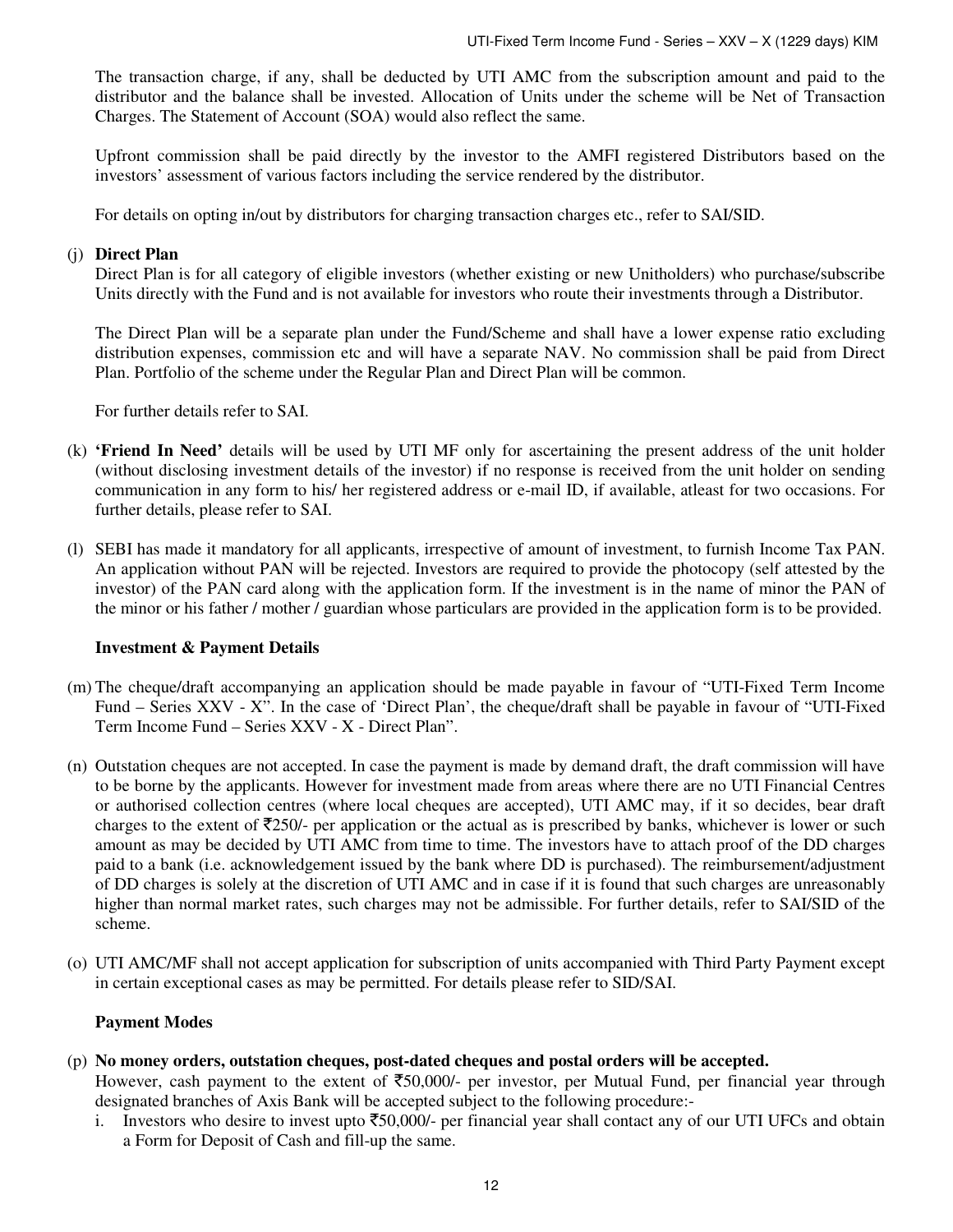- ii. Investors shall then approach the designated branch of Axis Bank along with the duly filled-in Form for Deposit of Cash and deposit the cash.
- iii. Axis Bank will provide an Acknowledgement slip containing the details of Date & Time of deposit, Unique serial number, Scheme Name, Name of the Investor and Cash amount deposited. The Investors shall attach the Acknowledgement slip with the duly filled-in application form and submit them at the UFCs for time stamping.
- iv. Applicability of NAV will be based on depositing of cash at the designated bank branch before the cut-off time and time-stamping of the valid application together with the acknowledgment slip at the UTI Financial Centre (UFC)/Official Point of Acceptance (OPA).

For further details please refer to SAI.

## (q) **Know Your Customer (KYC):**

Common Standard KYC through CDSL Ventures Ltd (CVL) is applicable for all categories of investors and for any amount of investment. KYC done once with a SEBI registered intermediary will be valid with another intermediary. Intermediaries shall carry out In-Person Verification (IPV) of their clients. For further details related to KYC, please refer to SAI/SID of the scheme.

## **PAN-Exemption for micro financial products**

Only individual Investors (including NRIs, Minors & Sole proprietary firms) who do not have a PAN, and who wish to invest upto  $\bar{\tau}$  50000/- in a financial year under the Scheme shall be exempted from the requirement of PAN on submission of duly filled in purchase application forms, payment amount/instrument and KYC application form with other prescribed documents towards proof of identity as specified by SEBI. For all other categories of investors, this exemption is not applicable.

Please refer to the SAI for further details on KYC.

# **Details of Beneficial Ownership**

In terms of SEBI Master Circular on AML/CFT dated December 31, 2010, 'Beneficial Owner' has been defined as a natural person/s who ultimately own, control or influence a client and / or persons on whose behalf a transaction is being conducted, which includes persons who exercise ultimate effective control over a legal person or arrangement

Further, the Prevention of Money Laundering Rules, 2005 (PMLR 2005) read with Prevention of Money Laundering Act, 2002 also require that all the beneficial owner(s) shall identify themselves with the intermediary through whom his/her/their investments are made in the scheme.

#### **Applicability:**

It is applicable to all categories of investors **except** a) Individuals and b) a company listed on a stock exchange **or**  is a majority owned subsidiary of such a company

Above information shall be provided by the investors to UTI Asset Management Company Ltd (UTI AMC) / its Registrar, till the same is taken over by KYC Registering Authority (KRA).

Details of the identity of the beneficial owner/ all natural person(s) such as their Name(s), PAN number/Passport details, Address etc together with a self attested PAN Card copy is to be provided by the Investor to the Official Points of Acceptance (OPAs) of the UTI MF Schemes/aforesaid Registrar while submitting the Application Form. Such beneficial owners/natural persons include those who are acting alone or together, or through one or more juridical person and exercising control through ownership or who ultimately has a controlling ownership interest.

# **In case of any change in the beneficial ownership, the investor will be responsible to intimate UTI AMC / its Registrar / KRA as may be applicable immediately about such change.**

For further details regarding manner of determination of beneficial ownership in doubtful cases (relating to investors other than Trust and Foreign investors), investments by Trust and Foreign Investors and for other details regarding disclosure of information regarding beneficial ownership etc., please refer to SAI/relevant Addendum.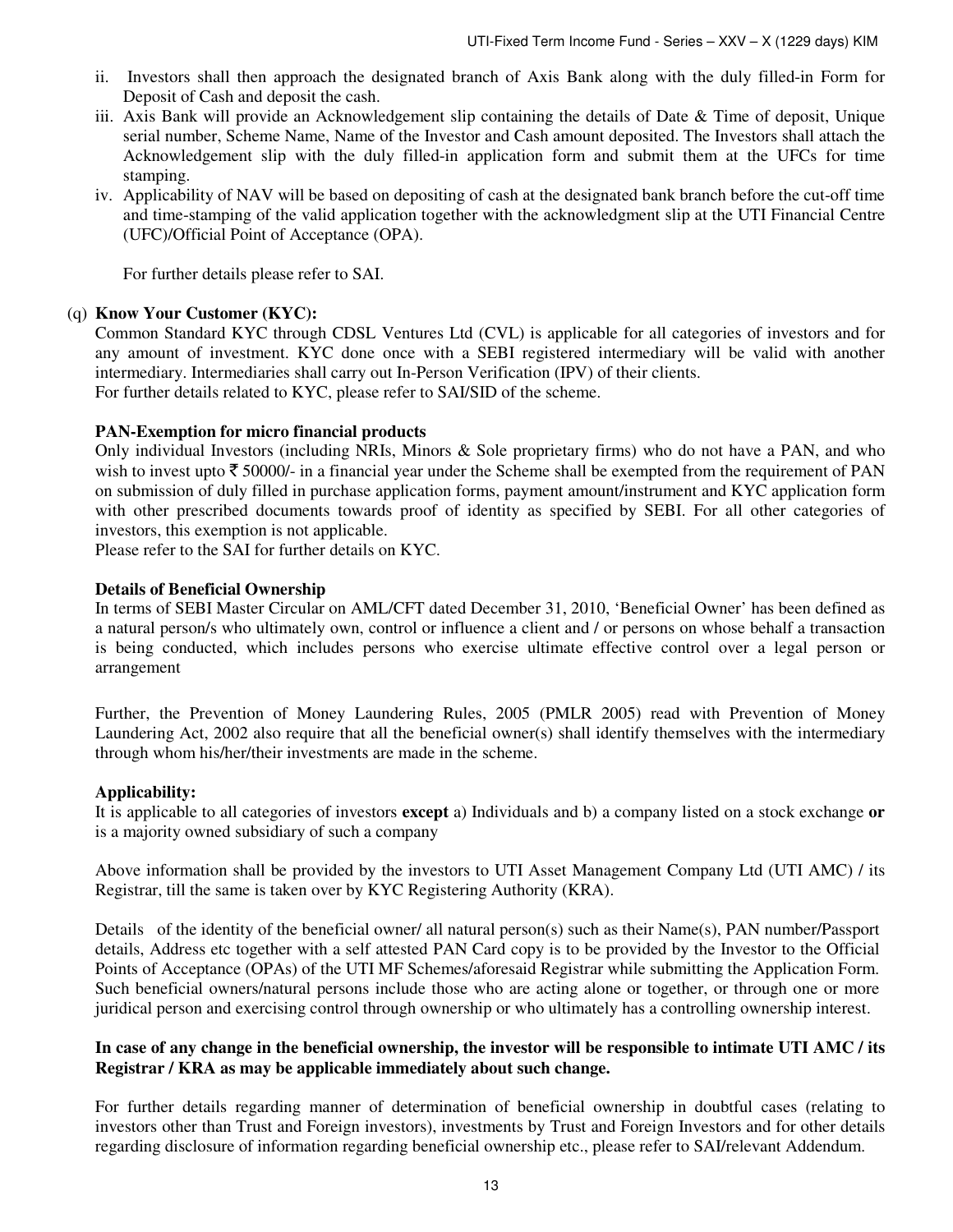# (r) **Aadhar Card**

# **In addition to KYC compliance proof / self attested PAN Card copy, the investors are advised to provide Aadhar Card No., if any.**

# (s) **Consolidated Account Statement (CAS)**

The AMC will issue a Consolidated Account Statement (CAS) for each calendar month to the investor in whose folios transactions has taken place during that month and such statement will be issued on or before the 10th day of the succeeding month detailing all the transactions and holding at the end of month including transaction charges paid to the distributor, if any, across all schemes of all mutual funds.

Further, CAS as above, will also be issued every half yearly (September/March), on or before the 10th day of succeeding month detailing holding at the end of the sixth month, across all schemes of all mutual funds, to all such investors in whose folios no transactions has taken place during that period.

The word "transaction" for the purposes of CAS would include purchase, dividend payout, bonus transactions and merger, if any.

However, Folios under Micropension arrangement shall be exempted from the issuance of CAS.

# **Statement of Account for Demat Account holders:-**

(I) The unit holders who do not have Demat account shall continue to receive the Consolidated Account Statements (CAS) as per the existing practice.

(II) For unit holders having Mutual Fund (MF) investments and Demat Account -

- a. Such Investors shall receive a single Consolidated Account Statement (CAS) from the Depository.
- b. Consolidation shall be done on the basis of Permanent Account Number (PAN). In case of multiple holding, it shall be PAN of the first holder and pattern of holding.
- c. In case an investor has multiple accounts across two depositories, the depository with whom the Demat account has been opened earlier will be the default depository which will consolidate the details across depositories and MF investments and dispatch the CAS to the investor.
- d. The CAS will be generated on monthly basis.
- e. If there is any transaction in any of the Demat accounts of the investor or in any of his mutual fund folios, depositories shall send the CAS within ten days from the month end. In case, there is no transaction in any of the mutual fund folios and demat accounts, then CAS with holding details shall be sent to the investor on half yearly basis.
- f. The dispatch of CAS by the depositories shall constitute compliance by UTI AMC/ UTI Mutual Fund with the requirements under Regulation 36(4) of SEBI (Mutual Funds) Regulations, 1996.

For further details on other Folios exempted from issuance of CAS, PAN related matters of CAS etc, please refer to SAI.

# **(t) MF Utility for Investors**

UTI AMC Ltd has entered into an agreement with MF Utilities India Private Ltd (MFUI) for usage of MF Utility (MFU), a shared service initiative of various Asset Management Companies, which acts as a transaction aggregation portal for transacting in multiple Schemes of various Mutual Funds with a single form and a single payment instrument through a Common Account Number (CAN)

Accordingly, all financial and non-financial transactions pertaining to the Scheme are available through MFU either electronically on www.mfuonline.com as and when such a facility is made available by MFUI or physically through authorised Points Of Service ("POS) of MFUI with effect from the respective dates as published on MFUI website against the POS locations. However, all such transactions shall be subject to the eligibility of investors, any terms and conditions and compliance with the submission of documents and procedural requirements as stipulated by UTI MF/UTI AMC from time to time in addition to the conditions specified by MFU, if any.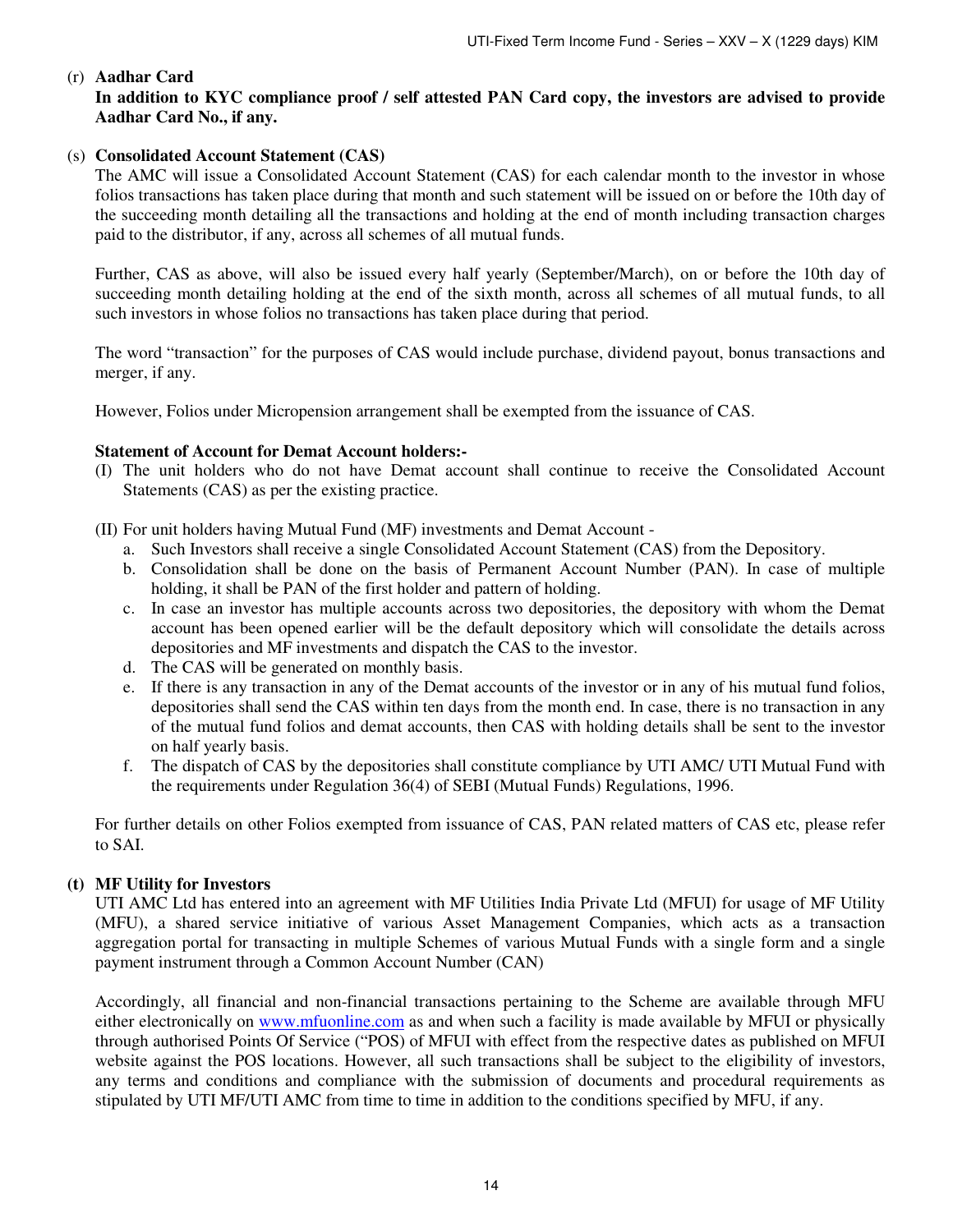The online portal of MFUI i.e. www.mfuonline.com and the POS locations aforesaid shall act as Official Points of Acceptance (OPAs) in addition to the existing OPAs of the UTI AMC Ltd and any transaction submitted at such POS will be routed through MFUI or as may be decided by UTI AMC. Investors not registered with MFUI also can submit their transactions request by giving reference to their existing folio number. All valid applications received for any other scheme apart from eligible schemes as stated above may be accepted by UTI AMC at its own discretion

The uniform cut off time as prescribed by SEBI and as mentioned in the SID/KIM of the respective Schemes shall be applicable for applications received by MFUI. However, in case of investment of any amount in liquid funds and Rs 2 lacs and above for other Schemes, the applicability of NAV will be subject to the date and time of receipt of credit of amount to the specified bank account of AMC.

For further details regarding procedures for obtaining CAN and other particulars about MFU etc, please refer to Addendum No 50 dated  $6<sup>th</sup>$  February 2015/SAI. Investors may also contact the nearest POS aforesaid for procedures to be complied with in this regard

(u) **E-mail communication:** Unitholders who have opted to receive documents/communication by e-mail will be required to download and print the documents/communication after receiving the e-mail from UTI AMC. Should the unitholder experience any difficulty in accessing the electronically delivered documents/communication, the unitholder should advise the Registrars immediately to enable UTI AMC to send the same through alternate means. In case of non receipt of any such intimation of difficulty within 24 hours from receiving the e-mail, it will be regarded as receipt of email by the unitholder. It is deemed that the unitholder is aware of all the security risks including possible third party interception of the documents/communications and contents of the same becoming known to third parties. SMS and Email on the registered address of the investor shall be sent confirming the number of unit allotted within 5 business days from the date of transaction.

#### (v) **Abridged Annual Report:**

The unitholders whose Email ID is registered with UTI Mutual Fund will receive Abridged Annual Report by email unless indicated by the investor otherwise to receive the physical copy. The scheme-wise Abridged Annual report will also be made available on the website of UTI Mutual Fund (**www.utimf.com**).

(w) **Note on EUIN:** Investors should mention the EUIN of the person who has advised the investor. If left blank, please sign the declaration provided in the application form. EUIN will assist in tackling the problem of misselling even if the employee/relationship manager/sales person leave the employment of the ARN holder /Sub broker.

#### **Applicability of EUIN:**

Transactions to be included – Purchases and Switches.

(x) Politically Exposed Persons (PEP) are defined as individuals who are or have been entrusted with prominent public functions in a foreign country, e.g., Heads of States or of Governments, senior politicians, senior Government/judicial/military officers, senior executives of state owned corporations, important political party officials, etc.

#### (y) **Risk Mitigation process against Third Party Cheques**

Third party payments are not accepted in any of the schemes of UTI Mutual Fund subject to certain exceptions. "Third Party Payments" means the payment made through instruments issued from an account other than that of the beneficiary investor mentioned in the application form. However, in case of payments from a joint bank account, the first named applicant/investor has to be one of the joint holders of the bank account from which payment is made.

For further details on documents to be submitted under the process to identify third party payments, Exceptions for accepting such cheques etc, refer to SAI/relevant addenda.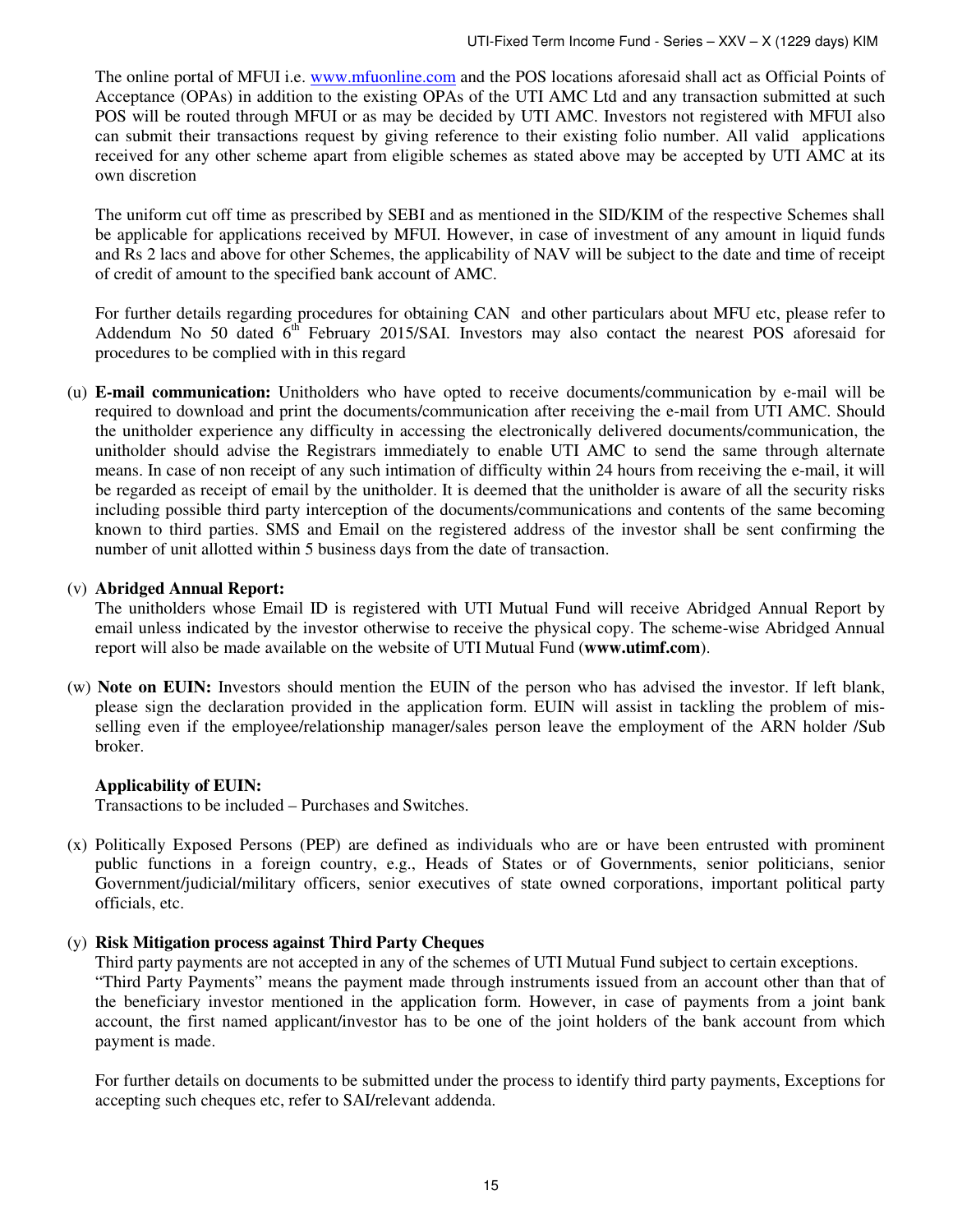# **Bank Mandate registration as part of the New Folio creation**

In order to reduce frauds and operational risks relating to fraudulent encashment of redemption/dividend proceeds, Investors are required to submit any of the prescribed documents (along with original document for verification) in support of the bank mandate mentioned in the application form for subscription under a new folio, in case these details are not the same as the bank account from which the investment is made.

# (z) **Foreign Account Tax Compliance Act (FATCA) is a United States (US) Law aimed at prevention of tax evasion by us citizens and residents ("US Persons") through use of offshore accounts.**

FATCA obligates foreign financial institutions (FFIs), including Indian financial institutions to provide the US Internal Revenue Service (IRS) with information and to report on the accounts held by specified US Persons. The term FFI is defined widely to cover a large number of non-US based financial service providers such as mutual funds, depository participants, brokers, custodians as well as banks. FATCA requires enhanced due diligence processes by the FFI so as to identify US reportable accounts.

- The identification of US person will be based on one or more of following ''US indicia''-
- Identification of the Account Holder as a US citizen or resident;
- Unambiguous indication of a US place of birth;
- Current US mailing or residence address (including a US post office box);
- Current US telephone number;
- Standing instructions to transfer funds to an account maintained in USA;
- Current effective power of attorney or signing authority granted to a person with a US address or
- An "in-care of" or "hold mail" address that is the sole address that the Indian Financial Institution has on the file for the Account Holder

# **Common Reporting Standard - The New Global Standard for Automatic Exchange of Information**

On similar lines as FATCA the Organization of Economic Development (OECD), along with the G20 countries, of which India is a member, has released a "Standard for Automatic Exchange of Financial Account Information in Tax Matters", in order to combat the problem of offshore tax evasion and avoidance and stashing of unaccounted money abroad, requiring cooperation amongst tax authorities. The G20 and OECD countries have together developed a Common Reporting Standard (CRS) on Automatic Exchange of Information (AEOI).

# **Please refer to Instructions given in the FATCA/CRS Form before filling in the particulars and for further details relating to FATCA/CRS, refer to AMFI India's Circular No.135/BP/63/2015-16 dated 18th September 2015 and SEBI Circular No. CIR/MIRSD/3/2015 dated 10th September 2015.**

#### (aa)**Power of Attorney**

 If the investment is made by a Constituted Attorney on behalf of the investor, please furnish the following details and enclose a Notarised copy of the Power of Attorney(PoA) and register the same with the Registrars to the Scheme. If you have already registered your PoA, please provide the PoA Registration Number in the space provided below the signature box in the Application Form

- 1. PoA Holder's Name:  $\Box$ Mr /  $\Box$ Ms
- 2. PoA for  $\Box$  First/Sole Applicant  $\Box$  Second Applicant  $\Box$  Third Applicant
- 3. PAN of PoA Holder (Attach Pan Card Copy)
	- Please Note that PoA Holder must comply with applicable KYC requirements
- **4.** Date of Birth: (dd/mm/yyyy) & Email :

# **CHECK LIST**

Please ensure that:

- ♦ **Application Form is filled in Capital letters only**
- ♦ Your name and address is given in full.
- ♦ Your preferred plan and option is selected.
- ♦ Your investment is not less than the minimum investment amount.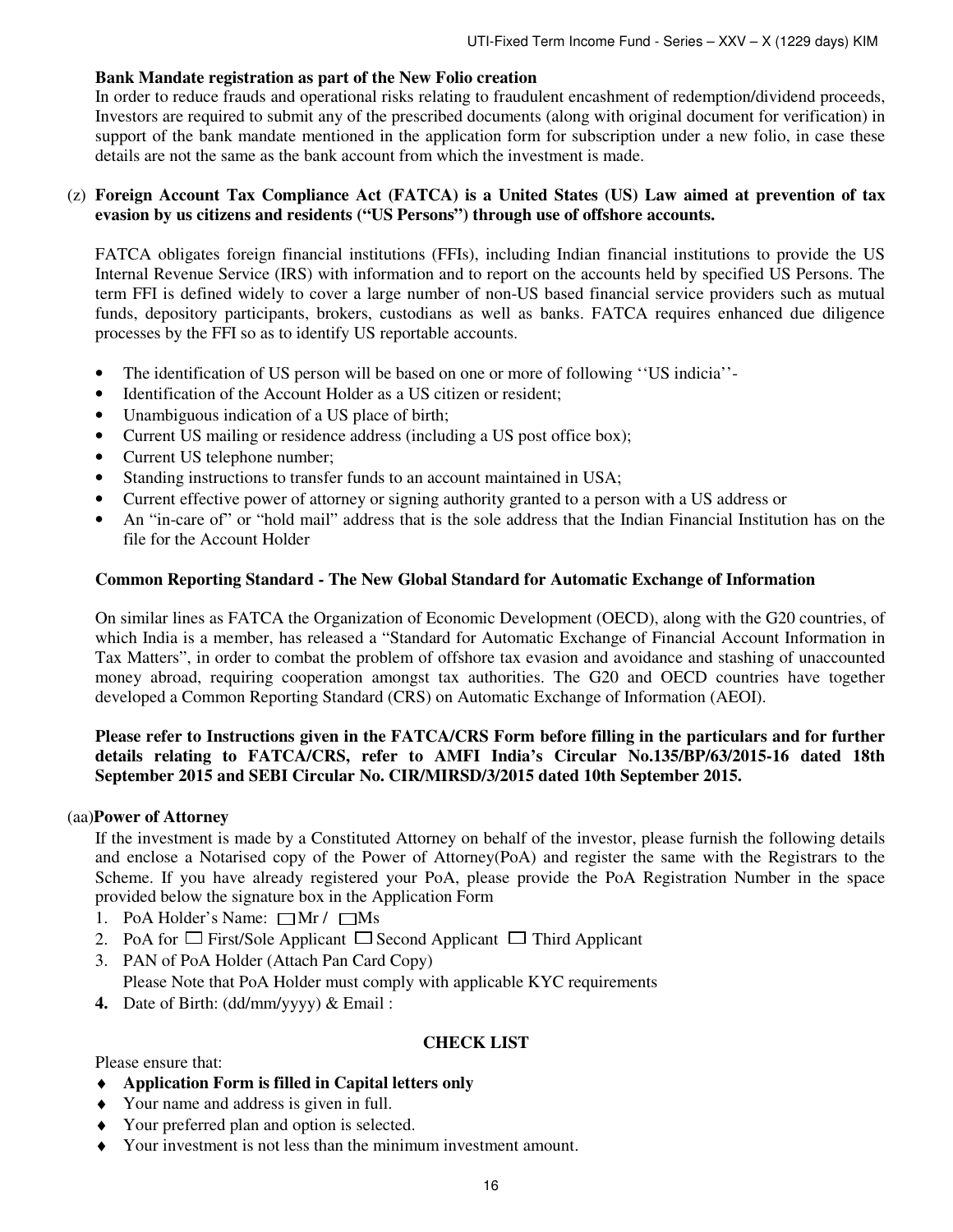- ♦ Your application is complete and signed by all applicants.
- ♦ Cheques are drawn in favour of 'UTI-Fixed Term Income Fund Series XXV X' (in case of Direct Plan, "UTI-Fixed Term Income Fund – Series XXV - X - Direct Plan") dated, signed and crossed 'A/c Payee only'.
- ♦ On the reverse of each cheque submitted, the Application Form number is written.
- ♦ PAN details of all holders are given failing which your application will be rejected.
- ♦ Copy of KYC acknowledgement for all holders provided by service provider is given, failing which your application will be rejected.
- ♦ Your bank account details are entered completely and correctly. This is mandatory. If this is not included, your application will be rejected.
- ♦ Only CTS-2010 complied cheques are submitted.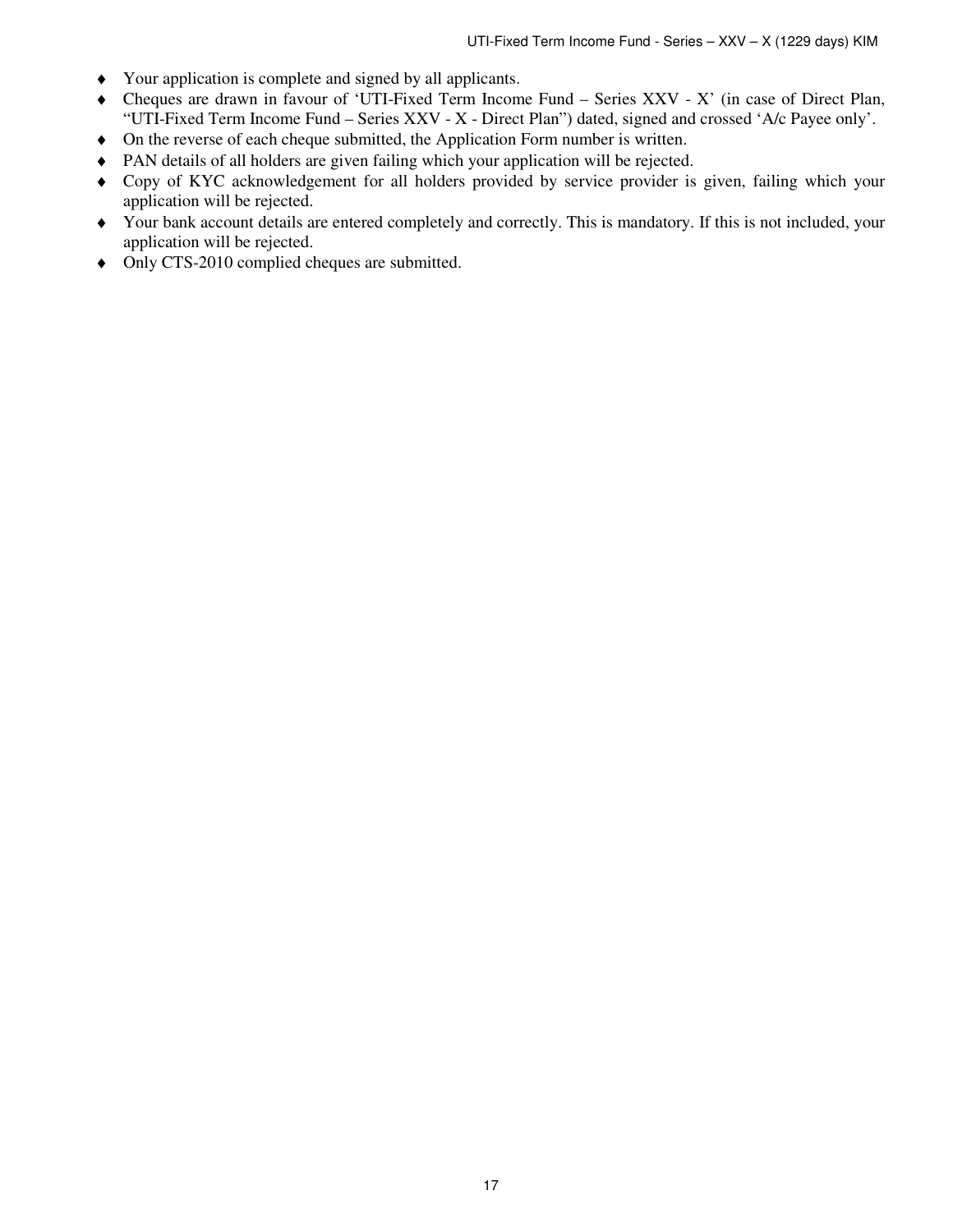# **CORPORATE OFFICE**

UTI Tower, 'Gn' Block, Bandra-Kurla Complex, Bandra (E), Mumbai - 400 051. Tel.: 66786666

# **OFFICIAL POINTS OF ACCEPTANCE UTI FINANCIAL CENTRES**

# **WEST ZONE**

# **GUJARAT REGION**

Ahmedabad: 2<sup>nd</sup> Floor, IFCI Bhavan, Behind Tanishq Show Room, Nr. Lal Bungalow Bus Stand, C G Road, Ahmedabad – 380 006. Gujarat, Tel.: (079) 26462180, 26462905, **Anand:** 12-A, First Floor, Chitrangna Complex, Anand – V. V. Nagar Road, Anand – 388 001, Gujarat, Tel.: (02692) 245943 / 944, **Bharuch:** 103-105, Aditya Complex, 1<sup>st</sup> Floor, Near Kashak Circle, Bharuch – 392 001, Gujarat, Tel.:(02642) 227331, **Bhavnagar:** Shree Complex, 6-7 Ground Floor, Opp. Gandhi Smruti, Crescent Circle, Crescent, Bhavnagar – 364 001, Tel.:(0278)- 2519961/2513231, **Bhuj:** First Floor 13 & 14, Jubilee Circle, Opposite All India Radio, Banker's Colony, Bhuj – 370 001, Gujarat, Tel: (02832) 220030, **Gandhinagar:** Shop No.1 & 2, Shree Vallabh Chambers, Nr. Trupti Parlour, Plot 382, Sector 16, Gandhinagar – 382 016, Gujarat Tel : (079) 23240461, 23240786, **Jamnagar:** "Keshav Complex", First Floor, Opp. Dhanvantary College, Pandit Nehru Marg, Jamnagar – 361 001, Tel:(0288)-2662767/68, **Navsari:** 1/4 Chinmay Arcade, Sattapir, Sayaji Road, Navsari – 396 445, Gujarat, Tel: (02637)-233087, **Rajkot:** Race Course Plaza, Shop No.5,6,7, Ground Floor, Near Income Tax, Rajkot-360 001, Tel:(0281)2433525/244 0701, **Surat:** B-107/108, Tirupati Plaza, Near Collector Office, Athwa Gate, Surat-395 001, Tel: (0261) 2474550, **Vadodara:** G-6 & G-7, "Landmark" Bldg., Transpeck Centre, Race Course Road, Vadodara-390 007, Tel:(0265) 2336962, **Vapi:** GF 1 & GF 2, Shoppers Stop, Near Jay Tower-1, Imran Nagar, Silvassa Road, Vapi – 396 195, Gujarat, Tel: (0260) 2421315.

#### **MUMBAI REGION**

**Bandra Kurla Complex**: UTI Tower, 'Gn' Block, Ground Floor, Bandra-Kurla Complex, Bandra (E), Mumbai-400051, Tel: (022) 66786354/6101, **Borivali** : Purva Plaza, Ground Floor, Juntion of S V Road & Shimpoli, Soni Wadi Corner, Borivali (West), Mumbai – 400 092. Tel. No.: (022) 2898 0521/ 5081, **Ghatkopar** : Shop No.1-4, Ground Floor, Sai Plaza, Junction of Jawahar Road and R. B. Mehta Road, Near Ghatkopar Rly Station, Ghatkopar (East), Mumbai - 400 077, Tel: (022) 25012256/25010812/715/833, **Goregaon**: 101, 1st Floor, Accord Commercial Complex, Opposite Bus Depot, Station Road, Goregaon (East), Mumbai – 400 063. Maharashtra, Tel. No.: 022 – 26850849, 26850850, **JVPD**: Unit No.2, Block 'B', Opp. JVPD Shopping Centre, Gul Mohar Cross Road No.9, Andheri (W), Mumbai-400049, Tel:(022) 26201995/26239841, **Kalyan:** Ground Floor, Jasraj Commercial Complex, Chitroda Nagar, Valli Peer, Station Road, Kalyan (West) - 421 301, Tel: (0251) 2316063/7191, **Lotus Court** : Lotus Court Building, 196, Jamshedji Tata Road, Backbay Reclamation, Mumbai-400020, Tel: (022) 22821357, **Marol:** Plot No.12, Road No.9 Behind Hotel Tunga Paradise MIDC Marol, Andheri (East), Mumbai – 400 093, Maharashtra, Tel.: (022) 2836 5138, **Powai** : A-1, Ground Floor, Delphi Orchard Avenue, Hiranandani Business Park, Hiranandani Gardens, Powai, Mumbai–400 076, Tel: (022) 67536797/98, **Thane:** Suraj Arcade, Ground Floor, Next to Deodhar Hospital, Opp. To HDFC Bank, Gokhale Road, Thane (West)-400 602, Tel: (022) 2533 2409, **Vashi**: Shop no. 4, 5 & 6, Plot no. 9, Ganesh Tower, Sector 1, Vashi, Navi Mumbai – 400 703, Tel.: (022) 27820171/74/77.

#### **NAGPUR REGION**

**Amravati:** C-1, VIMACO Tower, S.T. Stand Road, Amravati – 444 602, Maharashtra, Tel.: (0721) 2553126/7/8, **Bhilai:** 38 Commercial Complex, Nehru Nagar (East), Bhilai – 490 020, Distt. Durg, Chhattisgarh, Tel.: (0788) 2293222, 2292777, **Bhopal:** 2nd Floor, V. V. Plaza, 6 Zone II, M. P. Nagar, Bhopal-462 011, Tel: (0755) 2558308, **Gwalior:** 45/A, Alaknanda Towers, City Centre, Gwalior-474011, Tel: (0751) 2234072, **Indore:** UG 3 & 4, Starlit Tower, YN Road, Indore-452 001, Tel:(0731) 2533869/4958, **Jabalpur:** 74-75, 1<sup>st</sup> Floor, Above HDFC Bank, Gol Bazar, Jabalpur – 482 002, Madhya Pradesh, Tel: (0761) 2480004/5, **Nagpur:** 1st Floor, Shraddha House, S. V. Patel Marg, Kings Way, Nagpur-440 001, Tel: (0712) 2536893, **Raipur:** Vanijya Bhavan, Sai Nagar, Jail Road, Raipur-492 009, Tel: (0771) 2881410/12, **Ratlam:** R.S.Paradise, 101, 1st Floor, Above Trimurti Sweets, Do Batti Square, Ratlam – 457 001, Madhya Pradesh, Tel.: (07412) 222771/72.

#### **REST OF MAHARASHTRA AND GOA**

**Aurangabad:** "Yashodhan", Near Baba Petrol Pump, 10, Bhagya Nagar, Aurangabad – 431 001, Maharashtra, Tel.: (0240) 2345219 / 29, **Chinchwad** : City Pride, 1st Floor, Plot No.92/C, D III Block, MIDC, Mumbai-Pune Highway, Kalbhor Nagar, Chinchwad, Pune-411 019, Tel: (020) 65337240, **Jalgaon:** First Floor, Plot No-68, Zilha Peth, Behind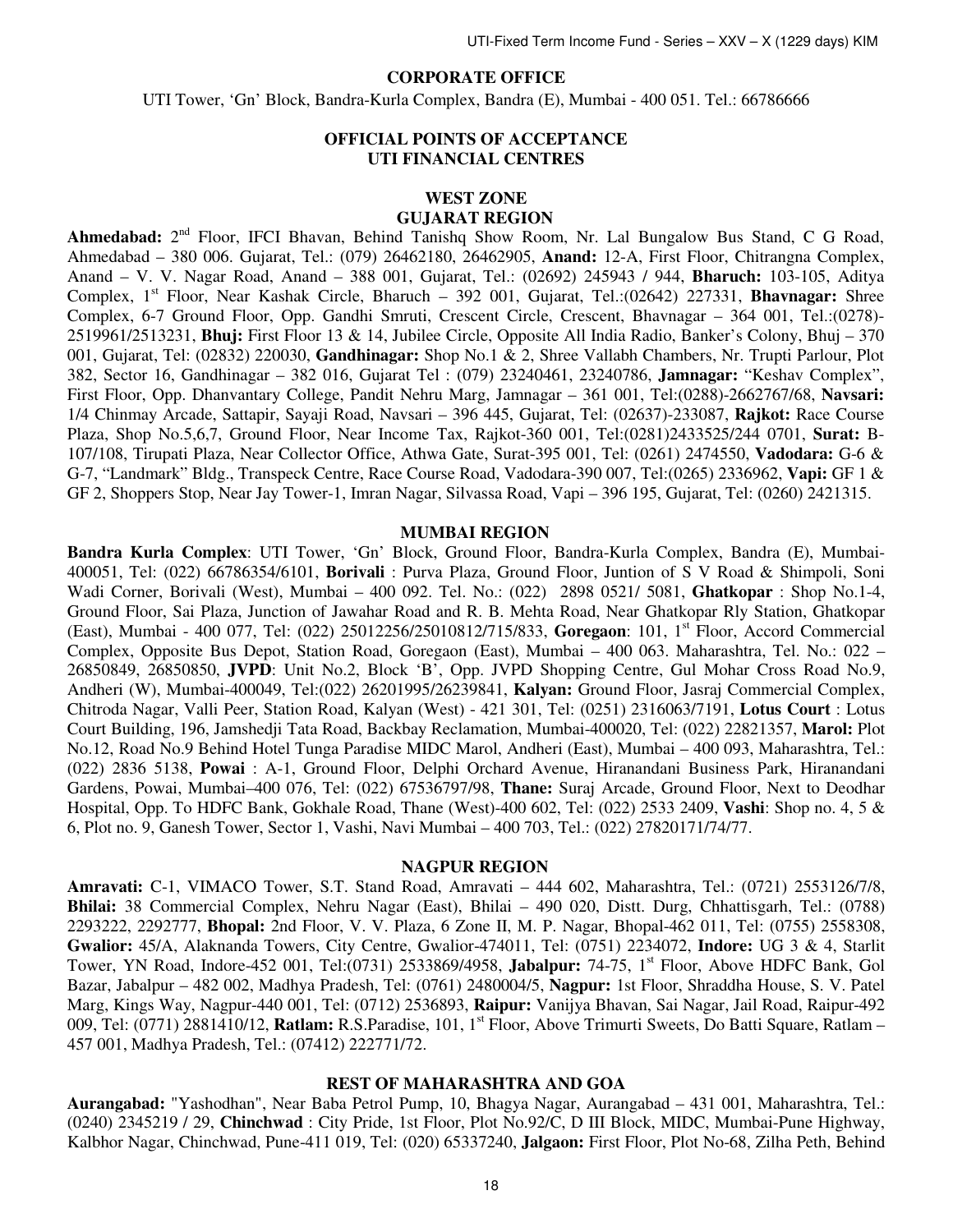Old Court, Near Gujrat Sweet Mart, Jalgaon (Maharashtra), Pin - 425 001, Tel.: (257) 2240480/2240486, **Kolhapur:**  11 & 12, Ground Floor, Ayodhya Towers, C S No 511, KH-1/2, 'E' Ward, Dabholkar Corner, Station Road, Kolhapur-416 001, Tel.: (0231) 2666603/2657315, **Margao:** Shop No. G-6 & G-7, Jeevottam Sundara, 81, Primitive Hospicio Road, Behind Cine Metropole, Margao, Goa-403 601, Tel.: (0832) 2711133, **Nasik:** Apurva Avenue, Ground Floor, Near Kusumagraj Pratishthan, Tilak Wadi, Nasik-422002, Tel: (0253) 2570251/252, **Panaji:** E.D.C. House, Mezzanine Floor, Dr. A.B. Road, Panaji, Goa-403 001, Tel: (0832) 2222472, **Pune:** Ground Floor, Shubhadra Bhavan, Apte Road, Opposite Ramee Grand Hotel, Pune – 411 004. Maharashtra, Tel.: (020) 25521052 / 53 / 54 / 55 / 63, **Solapur:** 157/2 C, Railway Lines, Rajabhau Patwardhan Chowk, Solapur – 413 003, Maharashtra, Tel.: (0217) 223 11767,

#### **NORTH ZONE**

#### **CHANDIGARH REGION**

**Ambala:** 5686-5687, Nicholson Road, Ambala Cantt, Haryana, Pin-133 001, Tel.: (0171) 2631780, **Amritsar:** 69, Court Road, Amritsar-143001, Tel: (0183) 2564388, **Bhatinda:** 2047, II Floor, Crown Plaza Complex, Mall Road, Bhatinda – 151 001, Punjab, Tel: (0164) 223 6500, **Chandigarh:** Jeevan Prakash (LIC Bldg.), Sector 17-B, Chandigarh-160 017, Tel: (0172) 2703683, **Jalandhar:** "Ajit Complex", First Floor, 130 Ranjit Nagar, G. T. Road, Jalandhar-144 001, Tel: (0181) 22324756, **Jammu:** Gupta's Tower, CB-13, 2nd Floor, Rail Head Complex, Jammu – 180 004, Jammu & Kashmir, Tel.: (0191) 2470627, **Ludhiana:** Ground Floor, S CO 28, Feroze Gandhi Market, Ludhiana-141 001, Tel: (0161) 2441264, **Panipat:** Office no.7, 2nd Floor, N K Tower, Opposite ABM AMRO Bank, G T Road, Panipat – 132 103, Haryana, Tel.: (0180) 263 1942, **Patiala:** SCO No. 43, Ground Floor, New Leela Bhawan, Patiala, Punjab-147 001, Tel: (0175) 2300341, **Shimla:** Bell Villa, 5th Floor, Below Scandal Point, The Mall, Shimla, Himachal Pradesh - 171 001, Tel. No.: (0177) 2657 803.

# **DELHI REGION**

**Dehradun:** 56, Rajpur Road, Hotel Classic International, Dehradun-248 001, Tel: (0135) 2743203, **Faridabad:** Shop No.6, First Floor, Above AXIS Bank, Crown Complex, 1 & 2 Chowk, NIT, Faridabad-121 001, Tel: (0129) 2424771, **Ghaziabad:** C-53 C, Main Road, RDC, Opp. Petrol Pump, Ghaziabad - 201001, Uttar Pradesh, Tel: (0120) 2820920/23, **Gurgaon:** SCO 28, 1st floor, Sector 14, Gurgaon–122 001, Haryana, Tel: (0124) 4245200, **Haridwar:**  First Floor, Ashirwad Complex, Near Ahuja Petrol Pump, Opp Khanna Nagar, Haridwar – 249407, Tel.: (01334) 312828, **Janak Puri:** Bldg. No.4, First Floor, B-1, Community Centre, B-Block, Janak Puri, New Delhi – 110 058, Tel.: (011) 25523246/47/48, **Laxmi Nagar:** Flat No. 104-106, 1st Floor, Laxmi Deep Building, Laxmi Nagar District Centre, Laxmi Nagar, New Delhi – 110092, Tel. No. (011) 2252 9398 / 9374, **Meerut:** 10/8 Ground Floor, Niranjan Vatika, Begum Bridge Road, Near Bachcha Park, Meerut - 250 001, Uttar Pradesh, Tel.: (0121) 648031/2, **Moradabad:** Shri Vallabh Complex, Near Cross Road Mall, Civil Lines, Moradabad – 244 001, Uttar Pradesh, Tel.: (0591) 2411220, **Nehru Place**: G-7, Hemkunt Tower (Modi Tower), 98, Nehru Place (Near Paras Cinema), New Delhi-110 019, Tel: (011) 28898128, **New Delhi**: 13th Floor, Jeevan Bharati, Tower II, Connaught Circus, New Delhi – 110 001. Tel: (011) 2332 7497, 2373 9491/2, **Noida:** J-26, Ground Floor, Near Centre Stage Mall, Sector 18, Noida –201 301, Tel: (0120) 2512311 to 314, **Pitam Pura**: G-5-10 Aggarwal Cyber Plaza, Netaji Subhash Place, Pitam Pura, Delhi – 110 034, Tel: (011) 27351001.

#### **RAJASTHAN REGION**

**Ajmer**: Uday Jyoti Complex, First Floor, India Motor Circle, Kutchery Road, Ajmer-305 001, Tel: (0145) 2423948**, Alwar**: Plot No.1, Jai Complex (1st Floor), Above AXIS Bank, Road No.2, Alwar – 301 001, Rajasthan, Tel.:(0144) 2700303/4**, Bhilwara**: B-6 Ground Floor, S K Plaza, Pur Road, Bhilwara – 311 001, Rajasthan, Tel.: (01482) 242220/21, **Bikaner**: Gupta Complex, 1st Floor, Opposite Chhapan Bhog, Rani Bazar, Bikaner – 334 001, Rajasthan, Tel: (0151) 2524755**, Jaipur**: 2nd Floor, Anand Bhavan, Sansar Chandra Road, Jaipur-302 001, Tel: (0141)- 4004941/43 to 46**, Jodhpur**: 51 Kalpataru Shopping Centre, Shastri Nagar, Near Ashapurna Mall, Jodhpur - 342 005,Tel.: (0291)-5135100, **Kota**: Sunder Arcade, Plot No.1, Aerodrome Circle, Kota-324007, Tel: (0744)-2502242/07**, Sikar**: 9-10, 1<sup>st</sup> Floor, Bhasker Height, Ward No.28, Silver Jubilee Road, Shramdaan Marg, Nr. S K Hospital, Sikar, Rajasthan – 332 001, Tel: (01572) 271044, 271043, **Sriganganagar**: Shop No.4 Ground Floor, Plot No.49, National Highway No.15, Opp. Bhihani Petrol Pump, Sriganganagar – 335 001, Rajasthan, Tel: (0154) 2481602**, Udaipur**: Ground Floor, RTDC Bldg., Hotel Kajri, Shastri Circle, Udaipur-313001, Tel: (0294)– 2423065/66/67**.** 

## **UTTAR PRADESH REGION**

**Agra:** FCI Building, Ground Floor, 60/4, Sanjay Place, Agra–282 002, Tel: (0562) 2857789, 2858047, **Aligarh:**  3/339-A Ram Ghat Road, Opp. Atrauli Bus Stand, Aligarh, Uttar Pradesh–202 001, Tel : (0571) 2741511, **Allahabad:**  4, Sardar Patel Marg, 1st Floor, Civil Lines, Allahabad-211 001, Tel: (0532) 2561028, **Bareilly:** 116-117 Deen Dayal Puram, Bareilly, Uttar Pradesh-243 005, Tel.: (0581) 2303014, **Gorakhpur:** Cross Road The Mall, Shop No. 16 - 20,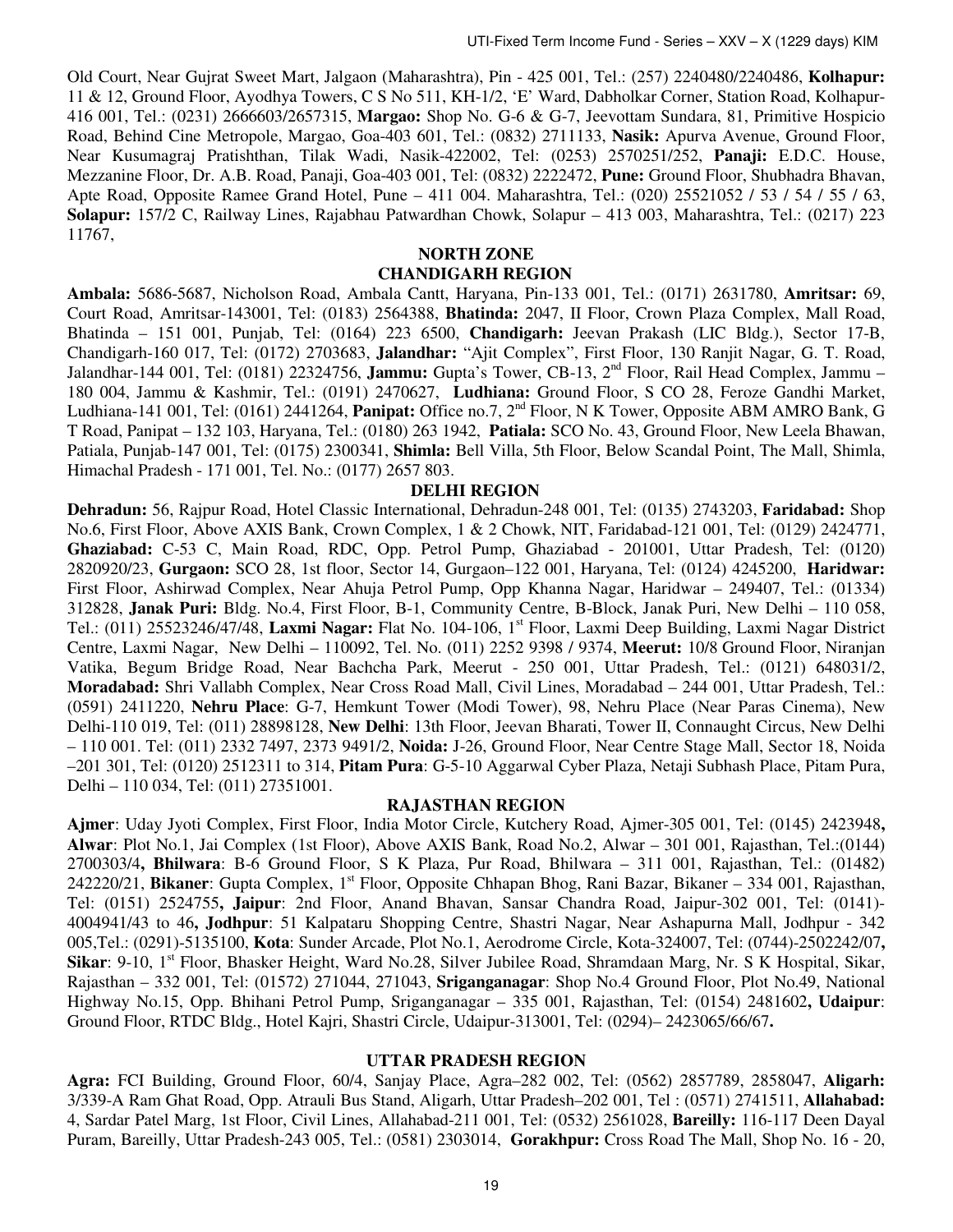1st Floor, Bank Road, A. D. Chowk, Gorakhpur - 273 001, Uttar Pradesh, Tel.: (0551) 220 4995 / 4996, **Kanpur:**  16/77, Civil Lines, Kanpur-208 001, Tel: (0512) 2304278, **Lucknow:** Aryan Business Park, 2nd floor, 19/32 Park Road (old 90 M G Road), Lucknow-226 001, Tel: (0522) 2238491/2238598, **Varanasi:** 1st Floor, D-58/2A-1, Bhawani Market, Rathyatra, Varanasi-221 010, Tel: (0542) 2226881.

### **EAST ZONE BIHAR REGION**

**Bhagalpur:** 1st floor, Kavita Apartment, Opposite Head Post Office, Mahatma Gandhi Road, Bhagalpur-812 001, Bihar, Tel.: (0641) 2300040/41, **Darbhanga:** VIP Road, Allalpatti, Opposite Mahamaya Nursing Home, P.O. Darbhanga Medical College, Laheraisarai, Dist – Darbhanga, Bihar – 846 003, Tel.: (06272) 250 033, **Gaya:** 1st Floor, Zion Complex, Opp. Fire Brigade, Swarajpuri Road, Gaya-823 001, Bihar, Tel: (0631) 2221623, **Muzaffarpur:** Ground Floor, LIC 'Jeevan Prakash' Bldg., Uma Shankar Pandit Marg, Opposite Devisthan (Devi Mandir) Club Road, Muzaffarpur (Bihar), Pin – 842 002, Tel.: (0621) 2265091, **Patna:** 3 rd Floor, Harshwardhan Arcade, Beside Lok Nayak Jai Prakash Bhawan, (Near Dak Bunglow Crossing), Fraser Road, Patna – 800 001, Bihar, Tel: (0612) 2200047.

## **NORTH EAST REGION**

**Agartala:** Suriya Chowmohani, Hari Ganga Basak Road, Agartala - 799 001, Tripura, Tel.: (0381) 2387812, **Guwahati:** 1st Floor, Hindustan Bldg., M.L. Nehru Marg, Panbazar, Guwahati-781 001, Tel: (0361) 254 5870, **Shillong:** Saket Bhawan, Above Mohini Store, Police Bazar, Shillong-793 001, Meghalaya, Tel.: (0364) 250 0910, **Silchar:** First Floor, N. N. Dutta Road, Shillong Patty, Silchar, Assam - 788 001, Tel.: (03842) 230082/230091, **Tinsukia:** Ward No.6, Chirwapatty Road, Tinsukia – 786 125, Assam, Tel.: (0374) 234 0266/234 1026.

#### **ORISSA & JHARKHAND REGION**

**Bokaro:** Plot C-1, 20-C (Ground Floor), City Centre, Sector – 4, Bokaro Steel City, Bokaro – 827 004, Jharkhand, Tel.: (06542) 323865, 233348, **Dhanbad:** 111 & 112, Shriram Mall, Shastri Nagar, Bank More, Dhanbad-826 001, Tel.: (0326) 6451 971/2304676, **Jamshedpur:** 1-A, Ram Mandir Area, Gr. & 2nd Floor, Bistupur, Jamshedpur-831 001, Tel: (0657) 2756074, **Ranchi :** Shop No. 8 & 9, SPG Mart, Commercial Complex, Old H B Road, Bahu Bazar, Ranchi-834 001, Tel: (0651) 2900 206/07, **Balasore:** Plot No.570, 1st Floor, Station Bazar, Near Durga Mandap, Balasore – 756 001, Orissa, Tel.: (06782) 241894/241947, **Berhampur:** 4th East Side Lane, Dharma Nagar, Gandhi Nagar, Berhampur - 760 001, Orissa, Tel.: (0680) 2225094/95, **Bhubaneshwar:** 1st & 2nd Floor, OCHC Bldg., 24, Janpath, Kharvela Nagar, Nr. Ram Mandir, Bhubaneshwar-751 001, Tel: (0674) 2410995, **Cuttack:** Roy Villa, 2nd floor, Bajrakabati Road, P.O.-Buxi Bazar, Cuttack-753 001, Orissa, Tel: (0671) 231 5350/5351/5352, **Rourkela:** Shree Vyas Complex, Ground Floor, Panposh Road, Near Shalimar Hotel, Rourkela – 769 004, Orissa, Tel.: (0661) 2401116/2401117, **Sambalpur:** Plot No.2252/3495, 1st Floor, Budharaja, Opp. Budharaja Post Office, Sambalpur, Orissa-768 004, Tel: (0663) 2520214.

## **WEST BENGAL REGION**

Baharampur: 1/5 K K Banerjee Road, 1<sup>st</sup> Floor, Gorabazar, Baharampur – 742 101, West Bengal, Tel.: (03482) 277163, **Barasat:** 57 Jessore Road, 1st Floor, Sethpukur, Barasat, North 24 Paraganas, Pin-700 124, West Bengal, Tel.: (033) 25844583, **Bardhaman:** Sree Gopal Bhavan, 37 A, G.T.Road, 2nd Floor, Parbirhata, Bardhaman – 713 101, West Bengal, Tel.: (0342) 2647238, **Durgapur:** 3rd Administrative Bldg., 2nd Floor, Asansol Durgapur Dev. Authority, City Centre, Durgapur-713216, Tel: (0343) 2546831, **Kalyani:** B-12/1 Central Park, Kalyani -741 235, District: Nadia, West Bengal, Tel.: (033) 25025135/6, **Kharagpur:** M/s. Atwal Real Estate Pvt. Ltd., 1<sup>st</sup> Floor, M S Tower, O.T. Road, Opp. College INDA, Kharagpur, Paschim Midnapore-721 305, Tel: (0322) 228518, 29, **Kolkata** : Netaji Subhash Chandra Road, Kolkata-700 001, Tel: (033) 22436571/22134832, **Malda:** 10/26 K J Sanyal Road, 1st Floor, Opp Gazole Taxi Stand, Malda – 732 101, West Bengal, Tel.: (03512) 223681/724/728, **Rash Behari** : Ground Floor, 99 Park View Appt., Rash Behari Avenue, Kolkata-700 029, Tel.: (033) 24639811, **Salt Lake City** : AD-55, Sector-1, Salt Lake City, Kolkata-700 064, Tel.: (033) 23371985, **Serampore:** 6A/2, Roy Ghat Lane, Hinterland Complex, Serampore, Dist. Hooghly – 712 201, West Bengal, Tel.: (033) 26529153/9154, **Siliguri:** Ground Floor, Jeevan Deep Bldg., Gurunanak Sarani, Sevoke Rd., Silliguri-734 401, Tel: (0353) 2535199.

# **SOUTH ZONE**

#### **ANDHRA PRADESH REGION**

**Guntur:** Door No.12-25-170, Ground Floor, Kothapet Main Road, Guntur–522 001, Tel: (0863)-2333819, **Hyderabad** : Lala II Oasis Plaza, 1st floor, 4-1-898 Tilak Road, Abids, Hyderabad-500 001, Tel: (040) 24750281/24750381/382, **Kadapa:** No. 2/790, Sai Ram Towers, Nagarajpeta, Kadapa-516 001, Tel: (08562)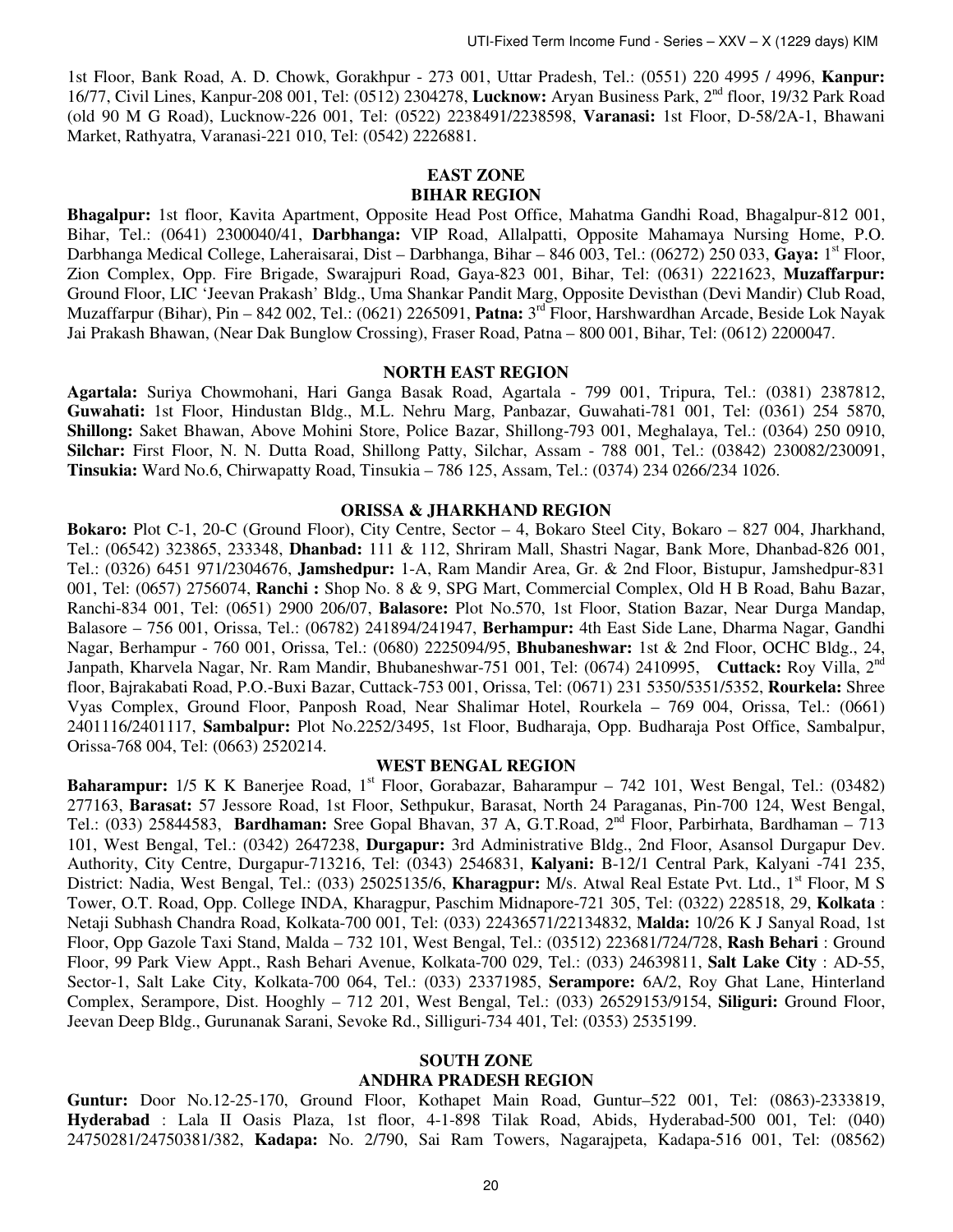222121/131, Nellore: Plot no.16/1433, Sunshine Plaza, 1<sup>st</sup> Floor, Ramalingapuram Main Road, Nellore – 524 002, Andhra Pradesh, Tel: (0861) 2335818/19, **Punjagutta** : 6-3-679, First Floor, Elite Plaza, Opp. Tanishq, Green Land Road, Punjagutta, Hyderabad-500 082, Tel: (040)-23417246, **Rajahmundry:** Door No.7-26-21, 1st Floor, Jupudi Plaza, Maturi Vari St., T. Nagar, Dist. – East Godavari, Rajahmundry – 533101, Andhra Pradesh, Tel.: (0883) 2008399/2432844, **Secunderabad** : 10-2-99/1, Ground Floor, Sterling Grand CVK, Road No. 3, West Marredpally, Secunderabad-500 026, Tel: (040) 27711524, **Tirupati:** D no. 20-1-201-C, Ground Floor, Korlagunta junction, Tirumala Byepass Road, Tirupati-517 501, Andhra Pradesh, Tel.: (0877) 2100607/2221307, **Vijaywada:** 29-37-123, 1st Floor, Dr. Sridhar Complex, Vijaya Talkies Junction, Eluru Road, Vijaywada-520 002, Tel:(0866) 2444819, **Vishakhapatnam:** 202, 1st Floor, Door No.9-1-224/4/4, Above Lakshmi Hyundai Car Showroom, C.B.M. Compound, Near Ramatalkies Junction, Visakhapatnam-530 003, Tel : (0891) 2550 275, **Warangal:** House No.9-2- 31, Shop No.23 & 24, 1st Floor, Nirmala Mall, J P N Road, Warangal-506 002, Tel: (0870) 2441099 / 2440766.

#### **KARNATAKA REGION**

**Bengaluru** : 1st Floor, Centenary Building, No.28, M G Road, Bengaluru – 560001, Karnataka, Tel. No. (080) 2559 2125, **Belgaum:** 1st Floor, 'Indira', Dr. Radha Krishna Marg 5th Cross, Subhash Market, Hindwadi, Belgaum - 590 011, Karnataka, Tel.: (0831) 2423637**, Bellary:** Kakateeya Residency, Kappagal Road, Gandhinagar, Bellary – 583 103, Karnataka, Tel: (08392) 255 634/635, **Davangere:** No.998 (Old No.426/1A) "Satya Sadhana", Kuvempu Road, Lawers Street, K. B. Extension, Davangere - 577 002, Karnataka, Tel.: (08192) 231730/1, **Gulbarga:** F-8, First Floor, Asian Complex, Near City Bus Stand, Head Post Office Road, Super Market, Gulbarga – 585 101, Karnataka, Tel.: (08472) 273864/865, **Hubli:** 1st Floor, Kalburgi Square, Desai Cross, T B Road, Hubli-580 029, Dist Dharwad, Karnataka State, Tel: (0836)-2363963/64, **Jayanagar** : 427 / 14-1, Harmony, 9th Main Road, Near 40th Cross, 5th Block, Jayanagar, Bengaluru -560 041, Tel: (080) 22440837, 64516489, **Malleswaram** : No.60, Maruthi Plaza, 8th Main, 18th Cross Junction, Malleswaram West, Bengaluru-560 055, Tel.: (080) 23340672, **Mangalore:** 1st Floor, Souza Arcade, Near Jyothi Circle, Balmatta Road, Mangalore-575 001, Karnataka, Tel: (0824) 2426290, 2426258, **Mysore:** No.2767/B, New No. 83/B, Kantharaj Urs Road, Saraswathipuram 1st Main, Opposite to Saraswathi Theatre, Mysore-570 009, Tel: (0821)-2344425,

## **TAMIL NADU & KERALA**

**Annanagar** : W 123, III Avenue, Annanagar, Chennai – 600 040, Tel: (044) 65720030, **Chennai Main** Capital Towers, Ground Floor, 180, Kodambakkam High Road, Nungambakkam, Chennai – 600 034. Tamil Nadu, Tel.: (044) 48574545/46/47, **Kochi:** Ground Floor, Palackal Bldg., Chittoor Road, Nr. Kavitha International Hotel, Iyyattu Junction, Ernakulam, Cochin-682 011, Kerala, Tel: (0484) 238 0259/2163, 286 8743, Fax: (0484) 237 0393, **Coimbatore:** U R House, 1st Floor, 1056-C, Avinashi Road, Opp. Nilgiris Dept. Stores, Coimbatore-641 018, Tel: (0422) 2244973, **Kottayam:** Muringampadam Chambers, Ground Floor, Door No.17/480-F, CMS College Road, CMS College Junction, Kottayam–686 001, Tel.: (0481) 2560734, **Kozhikode:** Aydeed Complex, YMCA Cross Road, Kozhikode - 673 001, Kerala, Tel.: (0495) 2367284 / 324, **Madurai:** "Jeevan Jyothi Building", First Floor, 134 Palace Road, Opp. to Christian Mission Hospital, Madurai - 625 001, Tel.: (0452) 2333317, **Salem:** No.2/91, Sri Vari Complex, First Floor, Preethee Bajaj Upstairs, New Bus Stand Road, Meyyanur, Salem - 636 004, Tel.: (0427) 2336163, **T Nagar** : 1st Floor, 29, North Usman Road, T Nagar, Chennai-600 017, Tel: (044) 65720011/12, **Thiruvananthapuram:** T C 15/49(2), 1st Floor, Saran Chambers, Vellayambalam, Thriuvananthapuram-695 010, Tel: (0471) 2723674, **Trichur:** 26/621-622, Kollannur Devassy Building, 1st Floor, Town Hall Road, Thrissur-680 020, Tel. No.:(0487) 2331 259/495, **Tirunelveli:** 1st Floor, 10/4 Thaha Plaza, South Bypass Road, Vannarpet, Tirunelveli– 627 003. Tel.: (0462) 2500186, **Tirupur:** 47, Court Street, Sabhapathipuram, Tirupur – 641 601, Tamil Nadu, Tel.: (0421) 223 6337/6339, **Trichy:** Kingston Park No.19/1, Puthur High Road, (Opp. Aruna Theatre), Puthur, Tiruchirapalli-620 017, Tel.: (0431) 2770713, **Vellore:** S R Arcade, 1st floor, 15/2 No.30, Officers Line, Vellore – 632 001, Tamil Nadu, Tel.: (0416) 223 5357/5339.

## **UTI NRI CELL**

UTI Tower, 'Gn' Block, Bandra-Kurla Complex, Bandra (E), Mumbai-400 051, Tel: 66786064 • Fax 26528175 • Email: uti-nri@uti.co.in

## **OFFICE OF THE REGISTRAR**

M/s. Karvy Computershare Pvt. Ltd.: Unit: UTIMF, Karvy Selenium Tower B, Plot Nos. 31 & 32, Financial District, Nanakramguda,Serilingampally Mandal, Hyderabad - 500 032, Board No: 040-6716 2222, Fax No.: 040- 6716 1888, Email: uti@karvy.com

#### **KARVY CENTRES**

**Abohar:** C/o. Shri S K Goyal, Business Development Associate of UTI Mutual Fund, H. No. 1184, Street No.5, 7<sup>th</sup>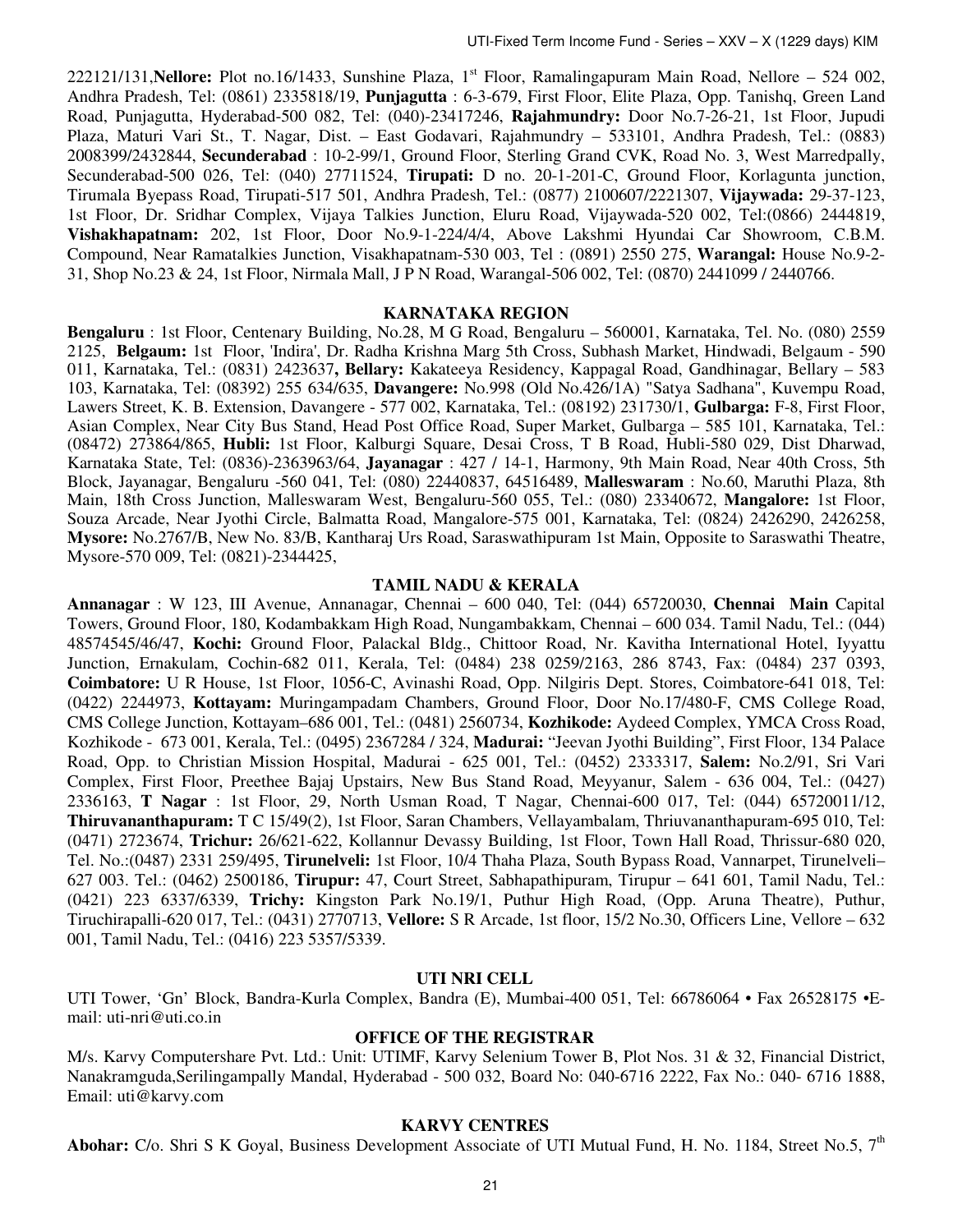Chowk, Abohar, Punjab – 152 116, Tel.: 01634 – 221238, **Ahmednagar:** C/o. Mr. Santosh H. Gandhi, 3312, Khist Lane, Ahmednagar – 414 001, Maharashtra, Mob.: 9850007454, **Akola:** Shop No.30, Ground Floor, Yamuna Tarang Complex, N H No.06, Murtizapur Road, Akola – 444 004, Tel.: 0724 – 2451 874, **Alleppey:** C/o. Mr K Thankachan, MJM Building, Mullackal, Alleppey, Kerala – 688 011, Tel. No.: (0477) 2251110, **Ananthapur:** # 15-149, 2nd Floor, S.R.Towers, Opp: Lalithakala Parishat, Subash Road, Anantapur-515 001, Tel.: (08554) 244449, **Andaman & Nicobar Islands:** C/o Shri P N Raju, 5, Middle Point, 112, M G Road, Midyna Tower, Ground Floor, Port Blair, Andaman & Nicobar Islands - 744 101, Tel.: 03192-233083, Angul: C/o Shri Surya Narayan Mishra, 1<sup>st</sup> Floor, Sreeram Complex, NH-42,Similipada, Angul, Orissa, Pin-759122, Tel.: 06764-230192, **Ankamaly:** C/o Mr. P. K. Martin (CA), Parayil Agencies, Ankamaly South P.O., Ankamaly, Ernakulam Dist., Kerala – 683573, Tel.: 0484- 6004796, **Asansol:** C/o Mr. Jayanta Sovakar, Parbati Shopping Arcade, Block No. 1 Shop No 3, Ashram More G T Road, Opp. Bank of India, Asansol, Burdwan-713 301, Tel.: (0341) 2301530, **Bankura:** C/o Shri Subhasis Das, Rampur Road (Old Rathtola), Near City Nursing Home, P O & Dist Bankura -722101 West Bengal, Phone No. 03242- 259584, **Bhojpur:** C/o Mr. V P Gupta, Mahadeva Road, Ara, Bhojpur, Bihar – 802 301, Tel. No.: (06182) 244 334, **Bilaspur:** C/o Mr Vijay Kumar Khaitan, Investor Centre, 1st Floor, Hotel Mid Town Complex, Telephone Exchange Road, Bilaspur – 495 001, Tel. No.: (07752) 414 701, **Bongaigaon:** C/o Shri Uday Chatterjee, Natun Para, College Road, P.O. Bongaigaon Dist. Bongaigaon-783380 Assam. Phone No. 03664-230488, **Chandrapur:** C/o. Mr. Balraj Singh Wadhawan, Opp. Laxmi Narayan Temple, Chandrapur – 442 402, Tel.: 07172 – 255562, **Chhindwara:** C/o Shri Arun Kumar Pandey, Char Fatak, Station Road, Behind Sub Post Office, Shanichara Bazar, Chhindwara-480002 Madhya Pradesh. Phone No. 07168-235223, **Dhule:** Ground Floor, Ideal Laundry, Lane No.4, Khol Galli, Near Muthoot Finance, Opp. Bhavasar General Store, Dhule – 424 001, Tel: (02562) 282823, **Dindigul:** No.9, Old No.4/B, New Agraharam, Palani Road, Dindigul-624 001, Tel.: (0451) 2436077/177, **East Midnapore:** C/o Shri Manoj Kumar Dolai, Town Padumbasan, P O Tamluk, East Midnapore, West Bengal, Pin-721636, Mob.: 953228266242, **Eluru:**  23A-3-32, Gubbalavari Street, R R Pet, Eluru - 534 002, Tel.: (08812) 227851 to 54, **Erode:** No. 4, KMY Salai, Veerappan Traders Complex, Opp. Erode Bus Stand, Sathy Road, Erode-638 003, Tel.: (0424) 2225615, **Gandhinagar:** 27, Suman Tower, Near Hotel Haveli, Sector No.11, Gandhinagar, Ahmedbad-382 011, Tel.: (079) 28529222 / 23249943 / 4955, **Hajipur**: C/o Mr. V N Jha, Business Development Associate for UTI Mutual Fund, 2nd Floor, Canara Bank Campus Kachhari Road, Hajipur ‐844101, Bihar Phone No. 06224 (260520), **Hazaribagh:** C/o Surendra Nath Singh, Business Development Associate for UTI Mutual Fund, Prabhu Niwas Market, Ananda Chowk, Guru Gobind Singh Road, Hazaribagh – 825301, Jharkhand Tel (06546) 261015, **Himatnagar:** C/o Shri Mohamedarif S Memon, B-1, Deshkanta Memon Complex, Opp Power House, Hajipura, Himatnagar -383001 Gujarat Phone No. 02772-240796, **Hissar:** C/o Shri Sanjeev Kumra, 79-S, Model Town, Hissar – 125 005, Haryana, **Howrah:** C/o Shri Asok Pramanik, Uluberia – R.S., Majherrati, Jaduberia, Dist. Howrah, West Bengal, Pin-711316, Tel.: 033-26610546, **Jalpaiguri:** D.B.C. Road, Near Rupasree Cinema Hall, Beside Kalamandir, Po & Dist Jalpaiguri, Jalpaiguri–735 101, Tel.: (03561) 224207/225351, **Jammu & Kashmir:** C/o Smt Sunita Malla (Koul), Near New Era Public School, Rajbagh, Srinagar, Jammu & Kashmir -190008, Tel.: (0194) 2311868, **Jhansi:** 371/01, Narayan Plaza, Gwalior Road, Near Jeevan Shah Chauraha, Jhansi-284 001, Tel.: (0510) 2333685, **Jorhat:** C/o Shri Mohan Chandra Hazarika, T R Phookan Road, Opp. Assam Gramin Vikas Bank, Abul Kamal Memorial Building, Ist Floor, Jorhat 785001 Assam. Phone No. 0376-2322092, **Junagadh:** 124/125, Punit Shopping Center, Ranavat Chowk, Junagadh, Gujarat–362 001, Tel.: (0285) 2624154, **Kaithal:** C/o Mr. Parvesh Bansal, Business Development Associate, Chandni Chowk, Old Sabzi Mandi, Kaithal, Haryana – 136027, Tel. No.: (01746) 232 486, **Kannur:** C/o Mr T Prakashan, 1<sup>st</sup> Floor, Supex Corner, Near Training School, Kannur – 670002, Tel. No.: (0497) 2702157 **Karimnagar:** H. No.4-2-130/131, Above Union Bank, Jafri Road, Rajeev Chowk, Karimnagar-505001, Tel.: (0878) 2244773/ 75/79, **Karnal:** 18/369, Char Chaman, Kunjpura Road, Karnal – 132 001, Haryana, Tel:(0184) 2251524 / 2251525 / 2251526, **Katihar:** C/o Mr Rabindra Kumar Sah, Keshri Market, Barbanna Gali, Baniatola Chowk, M G Road, Katihar, Dist-Katihar, Bihar – 854 105, Tel. No.: (06452) 244 155, **Khammam:** 2-3-117, Gandhi Chowk, Opp. Siramvari Satram, Khammam-507 003, Tel.: (08742) 258567, **Kheda:** C/o Shri Sanjay B Patel, Subhash Corner Pij Bhagol, Station Road Off Ghodia Bazar, Nadiad, Kheda – 387001, Gujarat, Tel.: (0268) 2565557, **Kollam:** Vigneshwara Bhavan, Below Reliance Web World, Kadapakkada, Kollam–691 008, Tel.: (0474) 3012778, **Korba:** C/o Mr Vijay Kumar Rajak, Shop No.31, Pandit Din Dayal Upadhyaya Shubhada Complex, T P Nagar, Korba – 495 450, **Krishna:** C/o Shri Mamidi Venkateswara Rao, D. No. 25-474, Kojjilipet, Machilipatnam, Dist Krishna, Andhra Pradesh, Pin-521001, Tel.: 08672-221520, **Kumbakonam:** C/o Shri A Giri, Ground Floor, KVG Complex, 49 TSR Street, Kumbakonam – 612001, Tamilnadu, Tel.: (0435) 2403782, **Kurnool:** Shop No.43, 1st Floor, S V Complex, Railway Station Road, Kurnool - 518 004, Tel.: (08518) 228850/950, **Madhubani:** C/o Shri Anand Kumar, Bimal Niwas, 7/77, Narial Bazar, P.O. & Dist. Madhubani, Bihar, Pin-847211, Tel.: 06276-223507, **Malout:** S/o. S. Kartar Singh, Back Side SBI Bank, Ward No.18 H. No.202, Heta Ram Colony, Malout, Distt. Muktsar – 152 107, Punjab, Mob.:9417669417, **Mathura:** Ambey Crown II Floor,